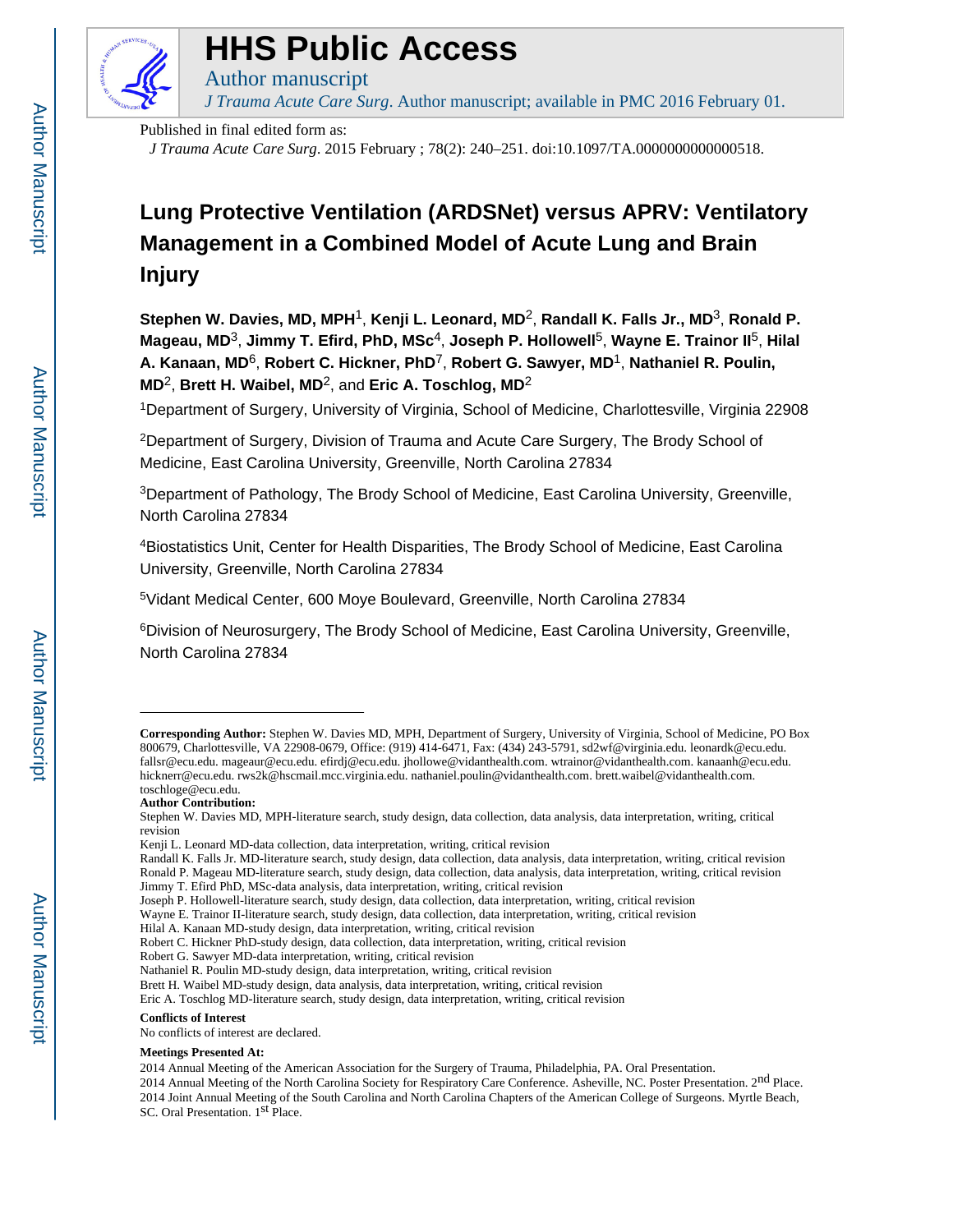# **Abstract**

**Background—**Concomitant lung/brain traumatic injury, results in significant morbidity and mortality. Lung protective ventilation (ARDSNet) has become the standard for managing acute respiratory distress syndrome (ARDS); however, the resulting permissive hypercapnea may compound traumatic brain injury (TBI). Airway pressure release ventilation (APRV) offers an alternative strategy for management of this patient population. APRV was hypothesized to retard the progression of acute lung/brain injury to a greater degree than ARDSNet in a swine model.

**Methods—**Yorkshire swine were randomized to ARDSNet, APRV, or sham. Ventilatory settings and pulmonary parameters, vitals, blood gases, quantitative histopathology, and cerebral microdialysis were compared between groups using chi-square, Fisher's exact, Student's t-test, Wilcoxon rank-sum, and mixed effects repeated measures modeling.

**Results—**22 swine (17 male, 5 female), weighing 25±6.0kg, were randomized to APRV (n=9), ARDSNet (n=12), or sham (n=1). PaO<sub>2</sub>/FiO<sub>2</sub> (P/F) ratio dropped significantly while intracranial pressure increased significantly for all three groups immediately following lung and brain injury. Over time, peak inspiratory pressure, mean airway pressure, and P/F ratio significantly increased, while total respiratory rate significantly decreased within the APRV group compared to the ARDSNet group. Histopathology did not show significant differences between groups in overall brain or lung tissue injury; however, cerebral microdialysis trends suggested increased ischemia within the APRV group compared to ARDSNet over time.

**Conclusion—**Previous studies have not evaluated the effects of APRV in this population. While our macroscopic parameters and histopathology did not observe a significant difference between groups, microdialysis data suggest a trend toward increased cerebral ischemia associated with APRV over time. Additional and future studies should focus on extending the time interval for observation to further delineate differences between groups.

#### **Level of Evidence—**II

**Study Type—**Therapeutic

# **Keywords**

lung protective ventilation (ARDSNet); airway pressure release ventilation (APRV); combined lung and brain injury swine model; acute respiratory distress syndrome (ARDS); traumatic brain injury (TBI)

# **Background**

The annual incidence and 60-day mortality of acute respiratory distress syndrome (ARDS) within the United States is 190,000 and 26%, respectively (1-3). Trauma is one of the most common causes of ARDS (1). Based upon the Acute Respiratory Distress Syndrome Network (ARDSNet) protocol, standard treatment for these patients involves invasive mechanical ventilation utilizing low tidal volume ventilation (6-8 mL/kg ideal body weight) (4).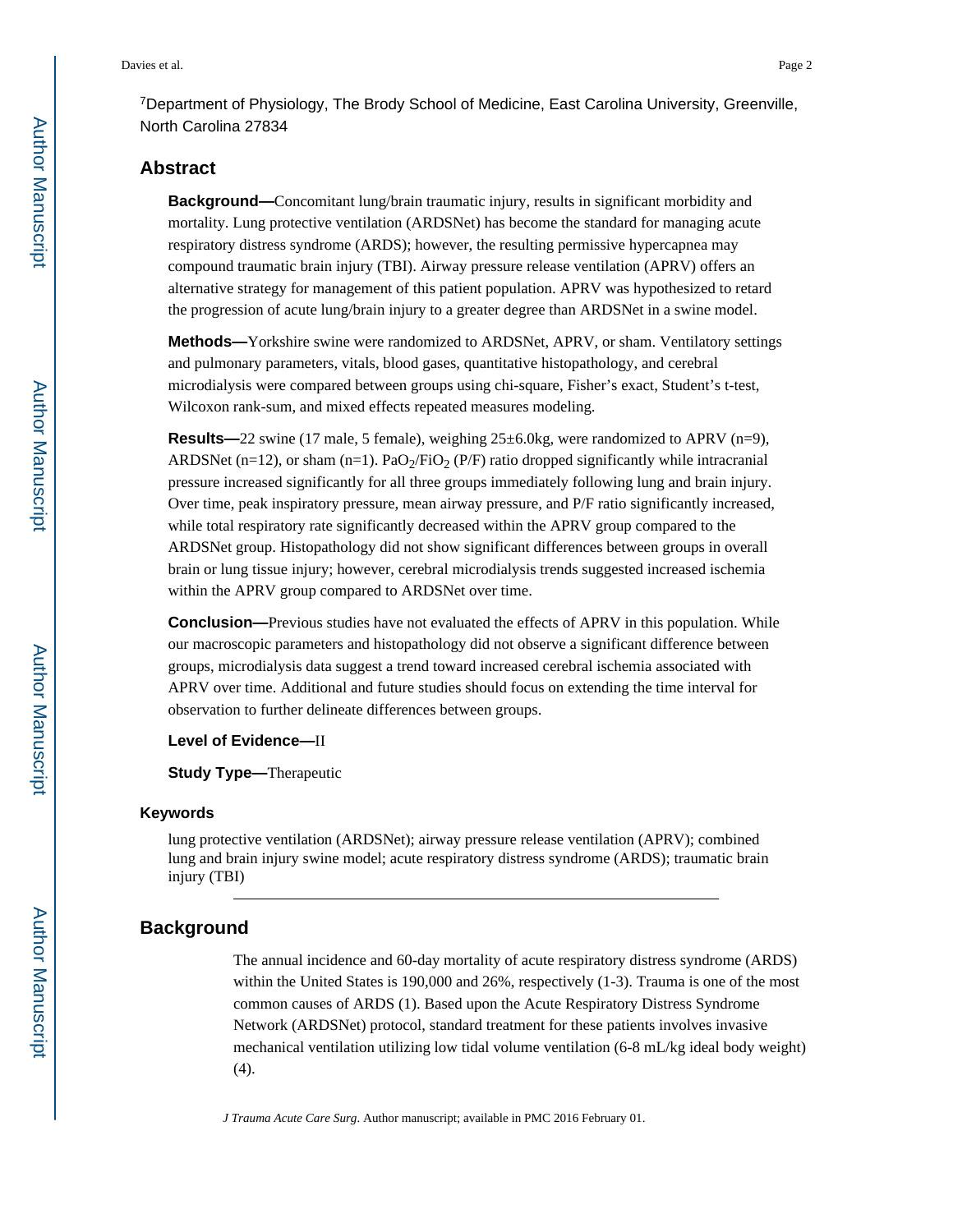Over one million Americans suffer traumatic brain injury (TBI) each year resulting in 80-90,000 permanently disabled individuals and 50,000 deaths (5, 6). The prevalence of ARDS among Americans with TBI is 21.2% (7). Additionally, 20-25% of patients with isolated TBI will go on to develop ARDS (8, 9). Invasive mechanical ventilatory management of these patients is complicated. Currently, the brain trauma foundation recommends achieving normal arterial partial pressure of  $O<sub>2</sub>$  and low normal arterial partial pressure of  $CO<sub>2</sub>$  to maintain intracranial pressure (ICP) below 20 mmHg and cerebral perfusion pressure (CPP) above 60 mmHg (10-13). While ARDSNet is ideal for managing ARDS, permissive hypercapnea results in increased cerebral perfusion leading to elevated ICP and cerebral ischemia, further compounding TBI (9, 14, 15).

Airway pressure release ventilation (APRV) was originally described in the late 1980's to address VILI associated with conventional, pressure-controlled ventilation (16, 17). The mechanics behind APRV simulate continuous positive airway pressure (Phigh) along with short, intermittent bursts of lower pressure (Plow). It accomplishes this by utilizing an inversed inspiration to expiration (I:E; Thigh:Tlow) ratio thus enhancing recruitment and oxygenation while reducing atelectrauma (17, 18). However, as a means to reduce patient:ventilator mismatch by allowing spontaneous breaths, it may cause large tidal volume shifts, thus potentially contributing to volutrauma (17). That said, spontaneous breathing and reduced Thigh periods may assist with hypercapnea. Presently, it is used mainly as a rescue therapy for patients with ARDS, but it has not been formerly evaluated in patients with concomitant lung and brain injury. Furthermore, a concomitant lung and brain injury swine model does not exist evaluating APRV. Thus, the purpose of this pilot study was to develop a simultaneous ARDS/TBI model in swine to evaluate the effects of APRV on injury progression compared with ARDSNet. We hypothesized that APRV would retard the progression of acute brain and lung injury to a greater degree than ARDSNet.

# **Methods**

## **Animals**

The Animal Care and Use Committee within our University's Department of Comparative Medicine approved this pilot study. Healthy, male and female, Yorkshire swine were used.

# **Anesthesia and Surgical Preparation**

Animals were fasted preoperatively. Premedication consisted of intramuscular10-20mg/kg ketamine. Induction consisted of intravenous 1-4cc push of 5mg/kg ketamine and 0.2-1.0mg/kg midazolam. Animals were placed on a heating pad and intubated using a 5.5-6.5 endotracheal tube. Continuous anesthesia consisted of intravenous 5mg/kg/hr ketamine and 0.2-1.0mg/kg/hr midazolam. Intermittent intravenous pushes of 0.2-0.9mg/kg morphine were administered as needed for analgesia. Maintenance fluids consisted of Lactated ringer's solution, at 5cc/kg/hr.

## **Surgical Instrumentation**

While prone, a midline, sagittal skin incision was performed along the dorsal surface of the head. Skin flaps were retracted to expose the underlying skull. Three burr holes were then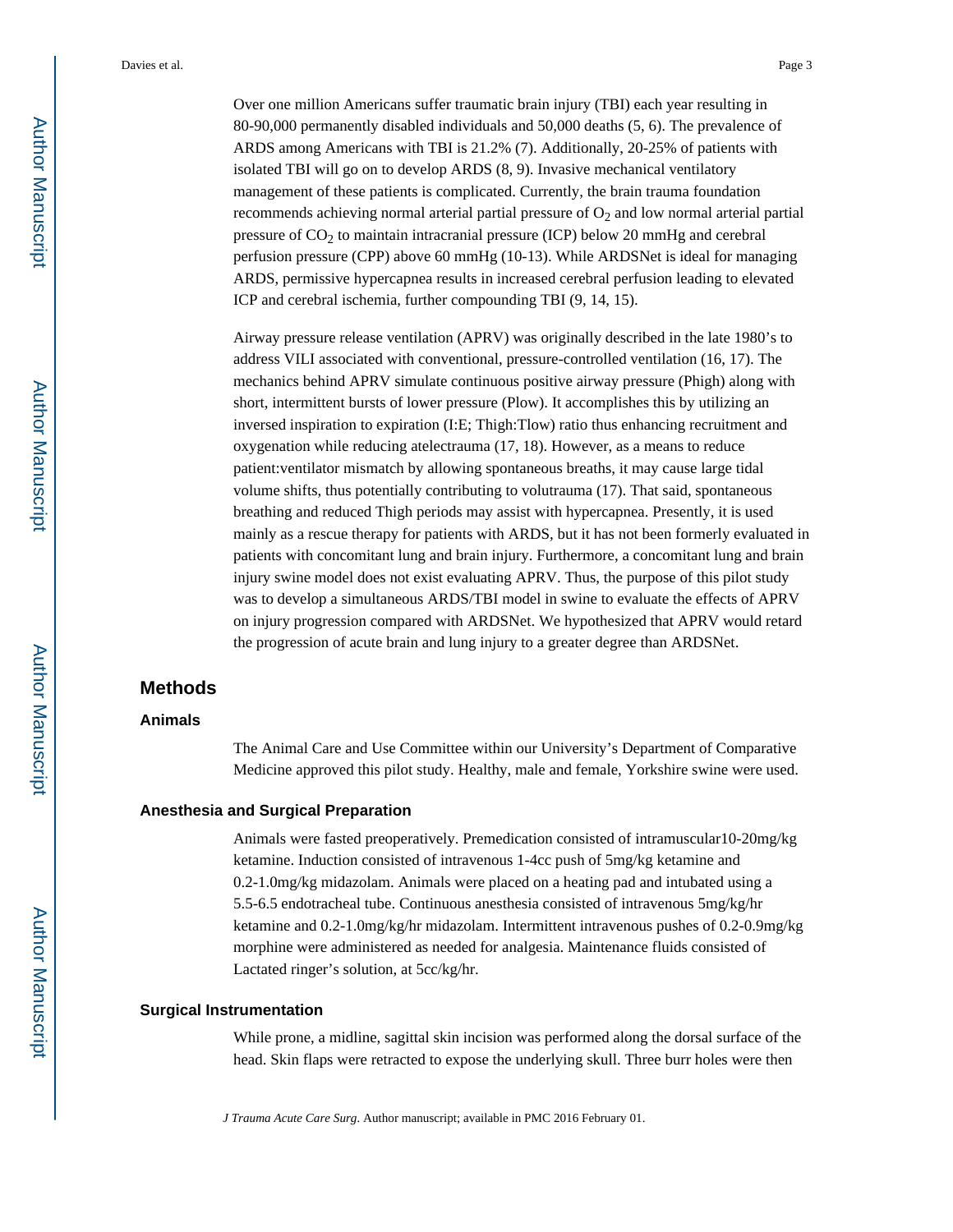created. The first burr hole (6.3mm diameter) was placed approximately 10 mm right/lateral of midline and 10 mm posterior to the coronal suture overlying the right parietal lobe. A CMA 20 Elite (14mm shaft length, 10mm membrane length, 20,000 Dalton porosity) cerebral microdialysis probe (CMA, A Harvard Apparatus Company, Holliston, MA, USA) was placed through this opening and directly into cerebral tissue. A second burr hole (2.71mm diameter) was placed approximately 10 mm right/lateral of midline and 10 mm anterior to the coronal suture overlying the right frontal lobe. An Integra Neurosciences Camino intracranial pressure-temperature monitoring system (110-4BT catheter and camino advanced monitor; Integra Neurosciences, Plainsboro, NJ, USA) was placed through this opening. Finally, a third burr hole (6.3mm diameter) was placed approximately 10 mm left/ lateral of midline and 10 mm anterior to the coronal suture overlying the left frontal lobe. A balloon-tipped catheter (5cc, 10Fr Foley) was placed through this opening.

Animals were then placed supine in preparation for vascular cutdowns. The right common carotid artery, right internal jugular vein, and right femoral vein were cannulated using a 7fr, 5cm cordis, a 7fr, 5cm cordis, and an 8fr, 23cm cordis, respectively (Cordis Corporation, Johnson and Johnson, Fremont, CA, USA).

# **Treatment groups**

Registered respiratory therapists performed ventilatory management. All animals were initially placed on pressure support (pressure support=5-10cm  $H_2O$ , peep=5cm  $H_2O$ , and FiO2=50%) using a Hamilton Medical G5 (Hamilton Medical, Bonaduz, Switzerland) prior to randomization to ARDSNet, APRV, or sham.

The ARDSNet group was managed according to the ARDSNet protocol (19). This included utilization of low tidal volume ventilation (6-8 cc/kg). Additionally,  $FiO<sub>2</sub>$  and peep were adjusted to maintain  $PaO<sub>2</sub>$  and  $SpO<sub>2</sub>$  between 55-80 mmHg and 88-95%, respectively, while maintaining plateau pressures less than 30 mmHg. The APRV group was initially started on  $P_{high}$ <25cm H<sub>2</sub>O,  $P_{low}$ =0 cm H<sub>2</sub>O, T<sub>high</sub>=4.0seconds, and T<sub>low</sub>=0.40-0.55seconds. P<sub>high</sub>,  $T<sub>high</sub>$ ,  $T<sub>low</sub>$ , and FiO<sub>2</sub> were adjusted to minimize lung derecruitment, limit airway pressures, optimize the efficiency of CO2 clearance, and minimize dead space ventilation (20, 21). Additionally, animals were allowed to spontaneously breathe while on APRV.

Finally, one sham group was incorporated, and consisted of one animal initially placed on pressure support utilizing the above-mentioned settings, subjected to lung and brain injury, and then immediately euthanized. This group served as a standard comparison for the two experimental groups (i.e., APRV and ARDSNet).

## **Lung and Brain Injury**

Following randomization, lung injury was induced by injecting 0.1N Hydrochloric acid  $(4cckg, pH=1.41)$  down the endotracheal tube (22, 23). This method has been previously described as creating a model in animals that most closely parallels ARDS in humans by inducing lung inflammation, edema, hemorrhage, and variable lung region aeration. One hour and thirty minutes following hydrochloric acid administration, our lung injury model was validated by achieving a PaO<sub>2</sub>/FiO<sub>2</sub> (P/F) ratio of less than 200mmHg (i.e., ARDS criteria) for all three groups (i.e., sham, APRV, and ARDSNet) (24). Brain injury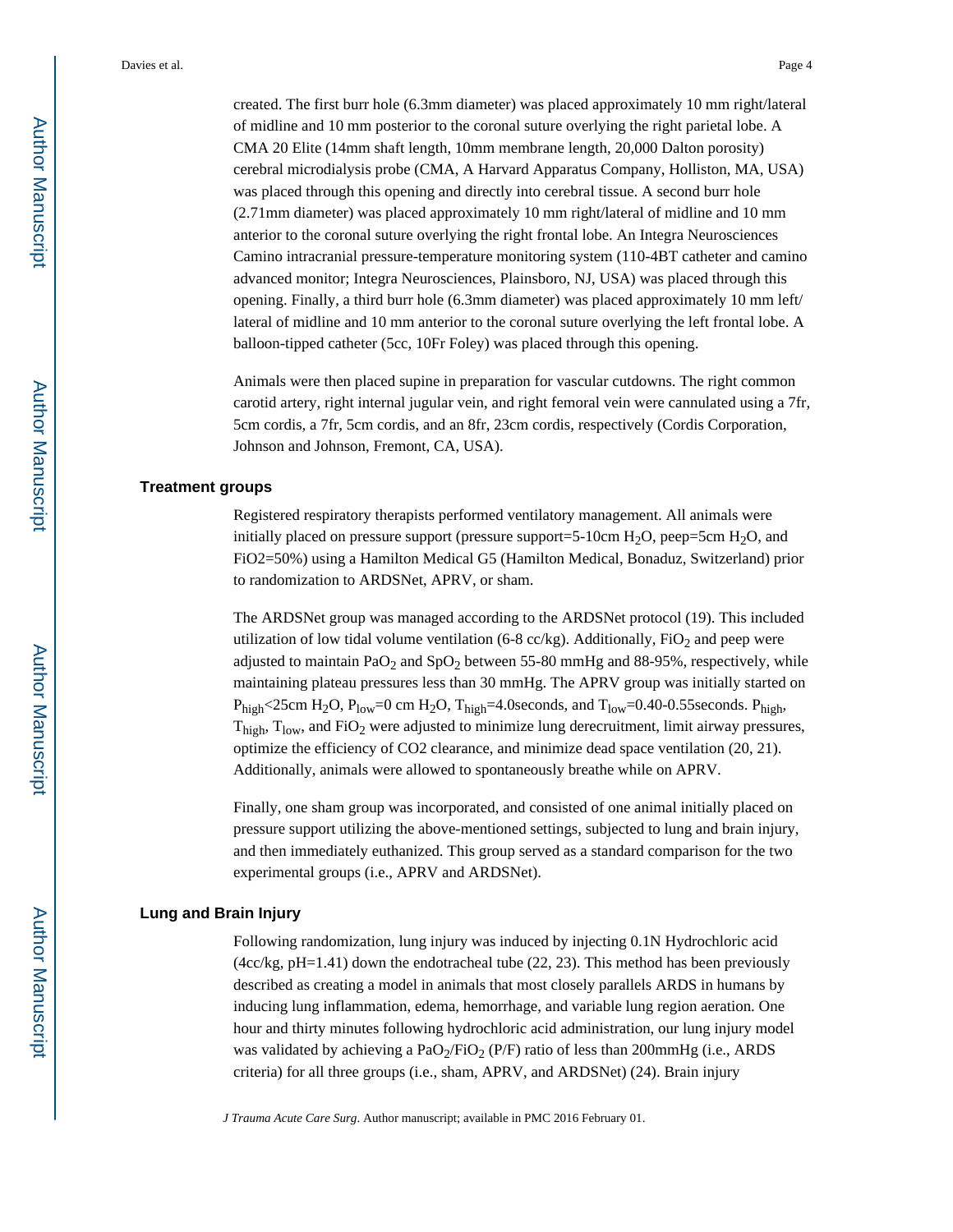(intracranial hypertension) was subsequently induced by inflating the intracranially placed, balloon-tipped catheter with saline at a rate of 1cc/min to achieve an intracranial pressure between 30-40mmHg (3-5cc) (25-27). This model has previously been validated by Purins, et.al. and described as providing consistent/reproducible intracranial hypertension that allows one the ability to determine the exact volume of brain tissue displaced. Thirty minutes following induction of intracranial hypertension, our brain injury model was validated by achieving an ICP between 30-40mmHg for all three groups (i.e., sham, APRV, and ARDSNet).

# **Physiologic Measurements**

Ventilator settings, vitals, and lab measurements (i.e., blood gases, I-stat Blood Analysis System, Heska, Model MN 300, Abbott Point of Care Inc., Abbott Park, IL, USA) were recorded at baseline (pre-randomization and pre-injury), 30 minutes following lung and brain injury, and then every hour thereafter for a total of 6.5hr following lung and brain injury. Cerebral microdialysis samples were collected at similar intervals using sterile, cerebral nervous system perfusion fluid (M Dialysis Inc, North Chelmsford, MA, USA) and a CMA 107 microdialysis pump (M Dialysis Inc, North Chelmsford, MA, USA) at a flow rate of 0.3uL/min. Samples were then stored in an −80 Celsius fridge until subsequent analysis for pyruvate, lactate, glucose, and glycerol (M Dialysis Inc, North Chelmsford, MA, USA) using a CMA 600 microdialysis analyzer (M Dialysis Inc, North Chelmsford, MA, USA) (28).

#### **Necropsy**

Following each experiment, animals were euthanized using 150mg/kg Pentobarbitol (29). The brain and right lung were subsequently harvested, preserved in formalin, and submitted to pathology for gross and histopathologic evaluation.

#### **Quantitative Histology**

Lung and brain specimens were weighed, measured, and inspected. Routine hematoxylin and eosin stained sections were reviewed. Brain lesions were cataloged and sections of hippocampus were examined for perkinje cells injury, hemorrhage, necrosis and glial reactive changes. Slides of lung were assessed for alveolar hemorrhage, vessel thrombi, degree of congestion, and parenchymal disruption, and quantitatively scored for the extent of alveolar and/or interstitial acute inflammation by measuring alveolar space neutrophils (score 0 = none, score 1 = 1-5 cells/hpf, score  $2 = 5$  cells/hpf); interstitial neutrophils (score 0 = none, score 1 = 1-5 cells/hpf, score  $2 = >5$  cells/hpf); hyaline membranes (score 0 = none, score  $1 = 1/hpf$ , score  $2 = \frac{1}{hpf}$ ; alveolar protein debris (score  $0 =$  none, score  $1 = 1/$ hpf, score  $2 = \frac{1}{hpt}$ ; and alveolar septal thickening (score  $0 = \frac{2x}{s}$ , score  $1 = 2x-4x$ , score  $2 = 34x$ ) (30). The values were then scored and averaged [Total Score (weighted) = (20 x alveolar neutrophils) + (14 x interstitial space neutrophils) + (7 x hyaline membranes) + (7 x airspace proteinaceous debris) + (2 x alveolar septal thickening)]. Pathologists were blinded to ventilatory mode randomization.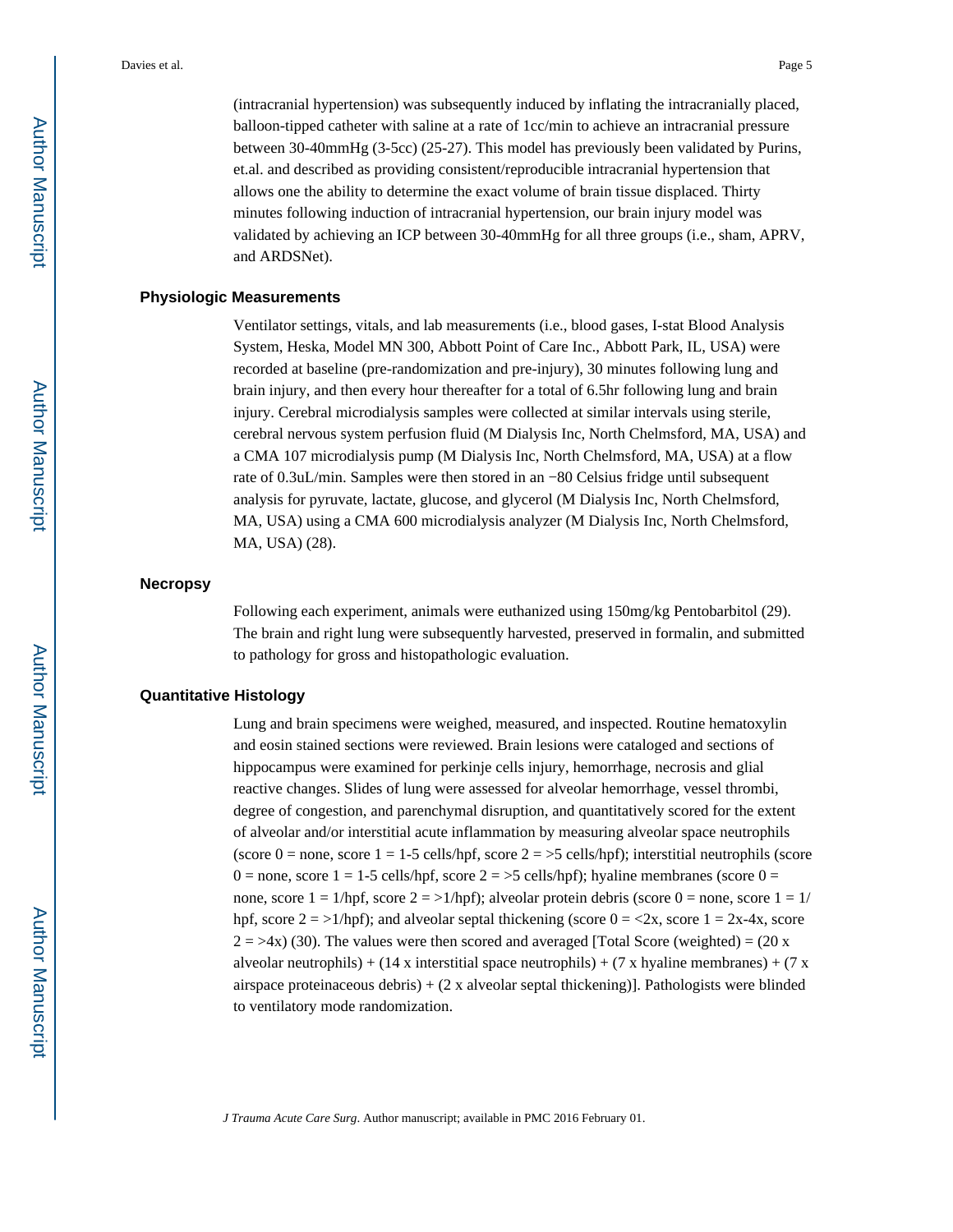#### **Statistical Analysis**

Categorical data were analyzed using either chi-square or Fisher's exact test. Continuous data were analyzed using either Student's t-test or Wilcoxon rank-sum. Interaction between group and time were tested using a mixed effects repeated measure model. The betweensubject factor was treated as the fixed effect while the within-subject factor was treated as the random effect. Error between the subjects was assumed to be correlated and was modeled using either an unstructured or diagonal-constant variance-covariance matrix, depending on the underlying structure of the Hessian matrix. Normality and heterodasticity was checked using multivariable log-normal. When appropriate a stabilizing transformation was applied to the data (e.g., logarithm). Cumulative sum residual plots were used to assess model goodness-of-fit (31). Analysis was performed using SAS Version 9.3© (Cary, NC, USA) programming software. Statistical significance was defined as a P-value of less than 0.05.

# **Results**

Twenty-two pigs (17 male, 5 female), weighing 25±6.0kg, were used for this pilot study. Prior to randomization and injury, mean static compliance, P/F ratio, ICP, and CPP were  $30\pm6.7$ ,  $445\pm88$ ,  $15\pm5.5$ , and  $95\pm21$ , respectively (Table 1). Animals were subsequently randomized to APRV (n=9), ARDSNet (n=12) or sham (n=1). Prior to lung and brain injury, animals randomized to APRV were noted to have significantly greater  $PaCO<sub>2</sub>$  (p=0.052) and arterial concentrations of bicarbonate  $(p=0.040)$  compared to animals randomized to ARDSNet (not represented in tables).

Ventilator settings and pulmonary mechanics, and vitals are compared between APRV and ARDSNet following lung and brain injury in Table 2. Static compliance [APRV (p<0.001) and ARDSNet (p<0.001)], P/F ratio [APRV (p<0.001) and ARDSNet (p<0.001)], and CPP [APRV (p<0.001) and ARDSNet (p=0.023)] dropped significantly while ICP [APRV (p=0.008) and ARDSNet (p<0.001)] increased significantly immediately following lung and brain injury (additionally, our sham group experienced a decline in P/F ratio from a baseline of 474 to a nadir of 122 and an incline in ICP from a baseline of 16 to a peak of 38; not represented in tables). Over time, PIP, mean airway pressure, and P/F ratio significantly increased, while total respiratory rate significantly decreased within the APRV group compared to the ARDSNet group. Static compliance significantly increased within the ARDSNet group compared to the APRV group over time.

Arterial and venous blood gases are compared between the two groups following lung and brain injury in Table 3. Over time,  $PvCO<sub>2</sub>$  within the cerebral runoff significantly decreased within the APRV group compared to the ARDSNet group.

Cerebral microdialysis biomarkers following lung and brain injury are presented in Table 4 and stratified by ventilator mode setting. A noticeable trend can be appreciated as time progressed (i.e., glucose and pyruvate decreased while lactate, glycerol, and the lactate/ pyruvate ratio increased). The progression of these changes appears to be more dramatic for APRV compared to ARDSNet (i.e., lactate significantly increases within the APRV group compared to the ARDSNet group, and the decrease in pyruvate approaches significance).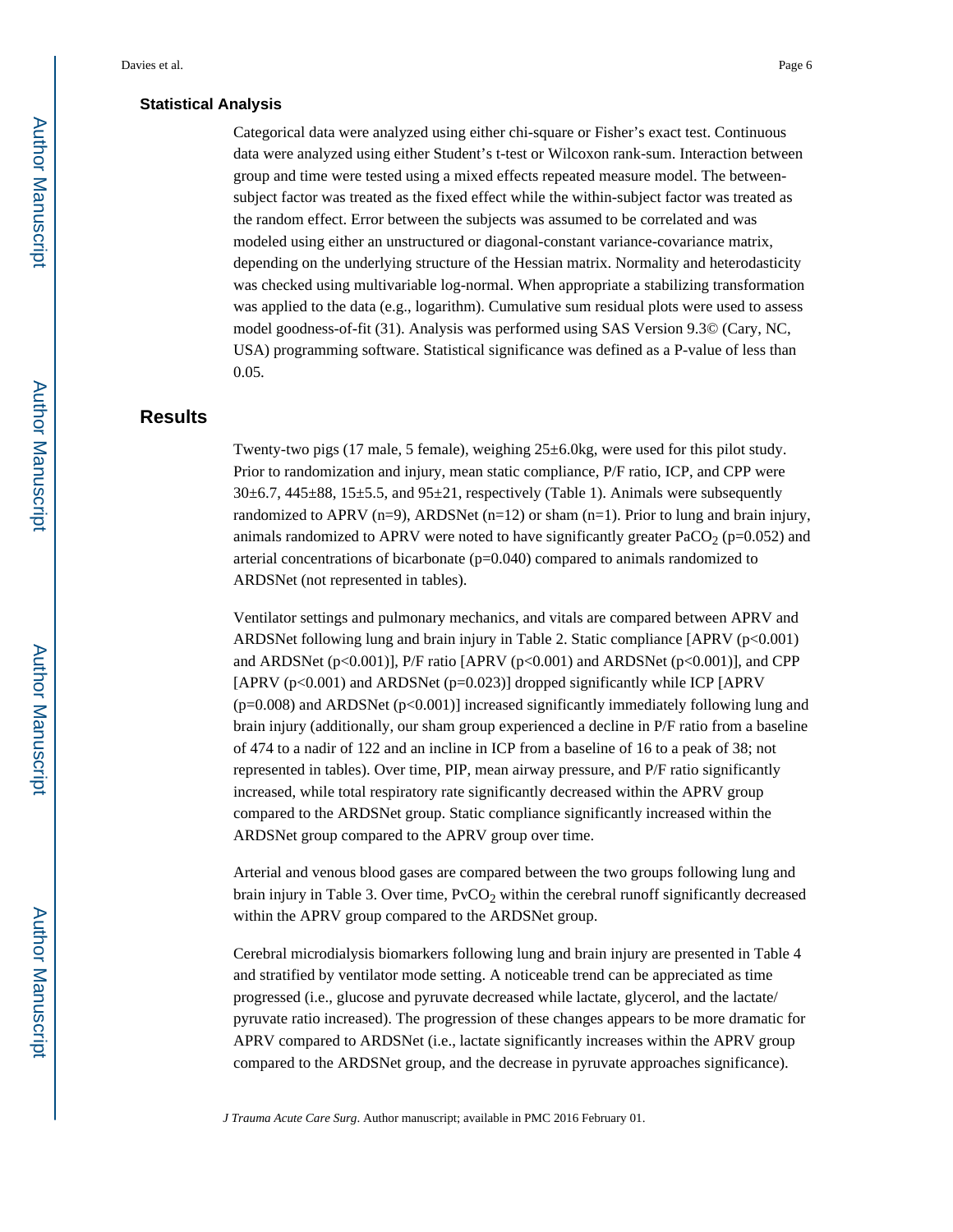On necropsy, brain (APRV=84 $\pm$ 4.9g, ARDSNet=82 $\pm$ 7.1g; p=0.79) and lung  $(APRV=322\pm 65g, ARDSNet=348\pm 69g; p=0.54)$  specimens were similar in weight (sham=80g and 366g, respectively). On histopathology, brain sections did not demonstrate ischemic related changes for assessment or comparison between groups. Quantitative histopathology scoring for the lung is provided in Table 5 and stratified by ventilator mode setting. A significant difference between the two groups was not observed.

A difference was not observed between ventilator mode groups regarding volume of resuscitative fluids utilized (i.e., APRV=1061±494, ARDSNet=1118±321; p=0.76 (Not represented in tables). A difference was not observed between ventilator mode groups regarding incidence of mortality prior to reaching our final measurement time point  $[APRV=3(33%)$  versus ARDSNet=3(25%); p=1.00] (Not represented in Tables). Additionally, elapsed time from lung and brain injury to death did not significantly differ between groups (APRV=295±159 versus ARDSNet=324±129minutes; p=0.54) (Not represented in Tables).

# **Discussion**

The main findings of our pilot study demonstrated that physiologic parameters [i.e., ventilator settings and pulmonary mechanics (excluding PIP, mean airway pressure, total respiratory rate, static compliance, and P/F ratio), vitals, and arterial and venous blood gases] and histopathology did not significantly differ between APRV and ARDSNet groups. However, cerebral microdialysis indicated a trend towards increased cerebral ischemia in APRV compared to ARDSNet treated animals over time.

Previous studies evaluating APRV in swine models with ARDS have observed a protective and even preventative effect regarding disease progression following insult. Albert, et. al., prospectively evaluated 22 pigs (low tidal volume=6, HFOV=5, APRV=6, and recruitment and decremental positive-end expiratory pressure titration=5), head-to-head for a six-hour period following lung injury (32). While although none of the arms were significantly better than low tidal volume ventilation, the authors observed that APRV was superior to low tidal volume ventilation regarding oxygenation and ventilation efficacy, and reduced inflammation. The authors go on to suggest that APRV's enhanced efficacy is most likely attributable to the inherent spontaneous breaths, which improve lung recruitment and assist with aeration of dependent lung tissue, reduce over-distension, and minimize mechanical breaths. Guldner, et. al., prospectively evaluated 12 pigs with lung injury using APRV with different levels of spontaneous breathing (0%, greater than 0-30%, greater than 30-60%, and greater than 60%) in a crossover design (33). The authors observed that greater levels of spontaneous breathing was associated with improved oxygenation, decreased mean transpulmonary pressure, decreased nonaerated lung tissue, and decreased lung stress and strain. Similarly, we observed an increase in  $PaO<sub>2</sub>$ , and a decrease in PaCO2 and minute ventilation for APRV compared to ARDSNet over time (not significant). However, mean airway pressure significantly increased within the APRV group compared to the ARDSNet group over time. This may be explained by the use of increasingly greater  $P_{\text{high}}$ 's over an extended period of time  $(T_{\text{high}})$  within the APRV group. Additionally, we observation that as  $P_{\text{high}}$  exceeded 13-15mmHg, ventilator dyssynchrony ensued, and a forced expiratory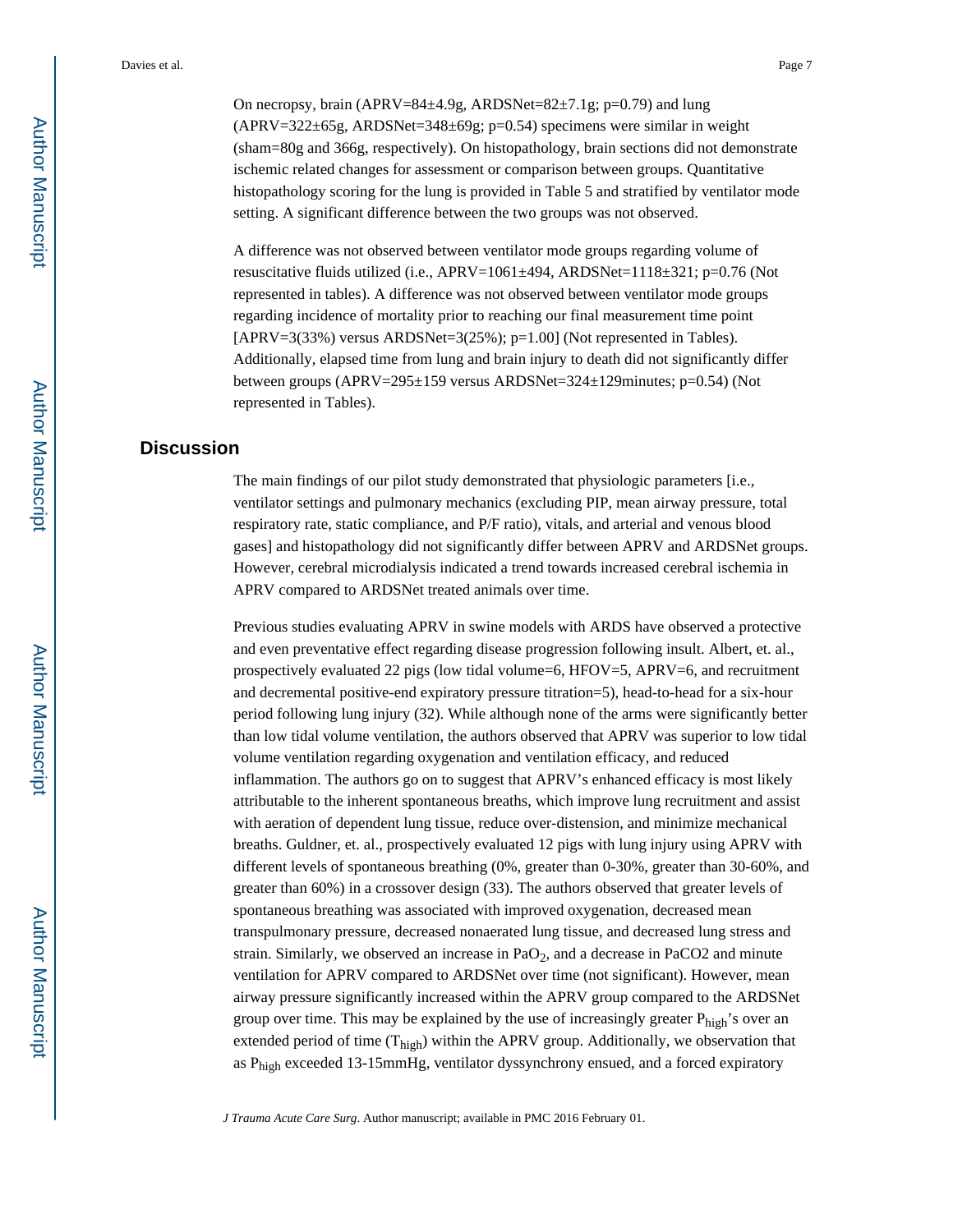maneuver occurred along with cessation of spontaneous breathing (as denoted by a significant drop in respiratory rate over time among the APRV group). To our knowledge, this observation has not been previously reported, and may have been related to a compounded increase in intracranial hypertension. Additionally, the extended Phigh phase combined with the observed forced expiratory maneuver may explain the lesser  $SvO<sub>2</sub>$  (right femoral vein) within the APRV group compared to the ARDSNet group at each time point (not significant).

Furthermore, spontaneous breaths that did occur could cause marked variability in transpulmonary pressure and tidal volume. A case report and summary on tidal volume variability during APRV, comments on the additional use of pressure support to assist with spontaneous breaths (34). The authors report that, while although the objective in ARDS patients is to maintain tidal volumes between 6-8 mL/kg, spontaneous breaths assisted by pressure support and occurring during the P<sub>high</sub> phase of ventilation, have the potential of exceeding 9-11 mL/kg.

Our results may also be explained by the interaction between concomitant lung and brain injury at the molecular level. Previous studies have described a "double hit" model whereby TBI stimulates a cascade of events resulting in upregulation of cytokines that are released into the circulation and create a systemic inflammatory environment (9). This process sets up other organ systems to vulnerability, injury, and failure (e.g., VILI). Additionally, sympathetic storm, commonly associated with TBI, intermittently increases systemic intravascular pressure resulting in damaged endothelium and increased vascular permeability. Within the pulmonary tissue, this causes intravascular proteins to leak out of the capillaries and into the interstitial space. Thus, the downstream effects of the TBI may have negated the protecting and preventing benefits of APRV regarding progression of lung injury.

Furthermore, animals treated with APRV in our study, were significantly more likely to have increased PaCO<sub>2</sub> and bicarbonate (right common carotid), but normal pH (right common carotid) [i.e., chronic obstructive lung disease (COPD)] prior to lung and brain injury. Veeravagu, et. al., recently performed a retrospective review of over 190,000 hospital admissions for TBI with and without ARDS using the United States, Nationwide Inpatient Sample database (35). Using multivariate stepwise regression analysis, the authors observed that COPD was an independent predictor of ARDS. This may explain the dramatic difference in initial P/F ratios observed immediately following lung and brain injury between groups. Conversely, Roy, et. al., prospectively evaluated 12 pigs (APRV=4, low tidal volume=3, and sham=5), head-to-head for a 48-hour period following lung and intestinal injury (i.e., "two-hit") (20). The authors observed that introduction of APRV immediately following injury resulted in decreased lung permeability, edema, and surfactant degradation; ultimately, preventing the development of ARDS. While prevention of ARDS was not apparent between either group in our study, both groups observed an improvement in P/F ratio over time and the rate of improvement was significantly increased for APRV compared to ARDSNet.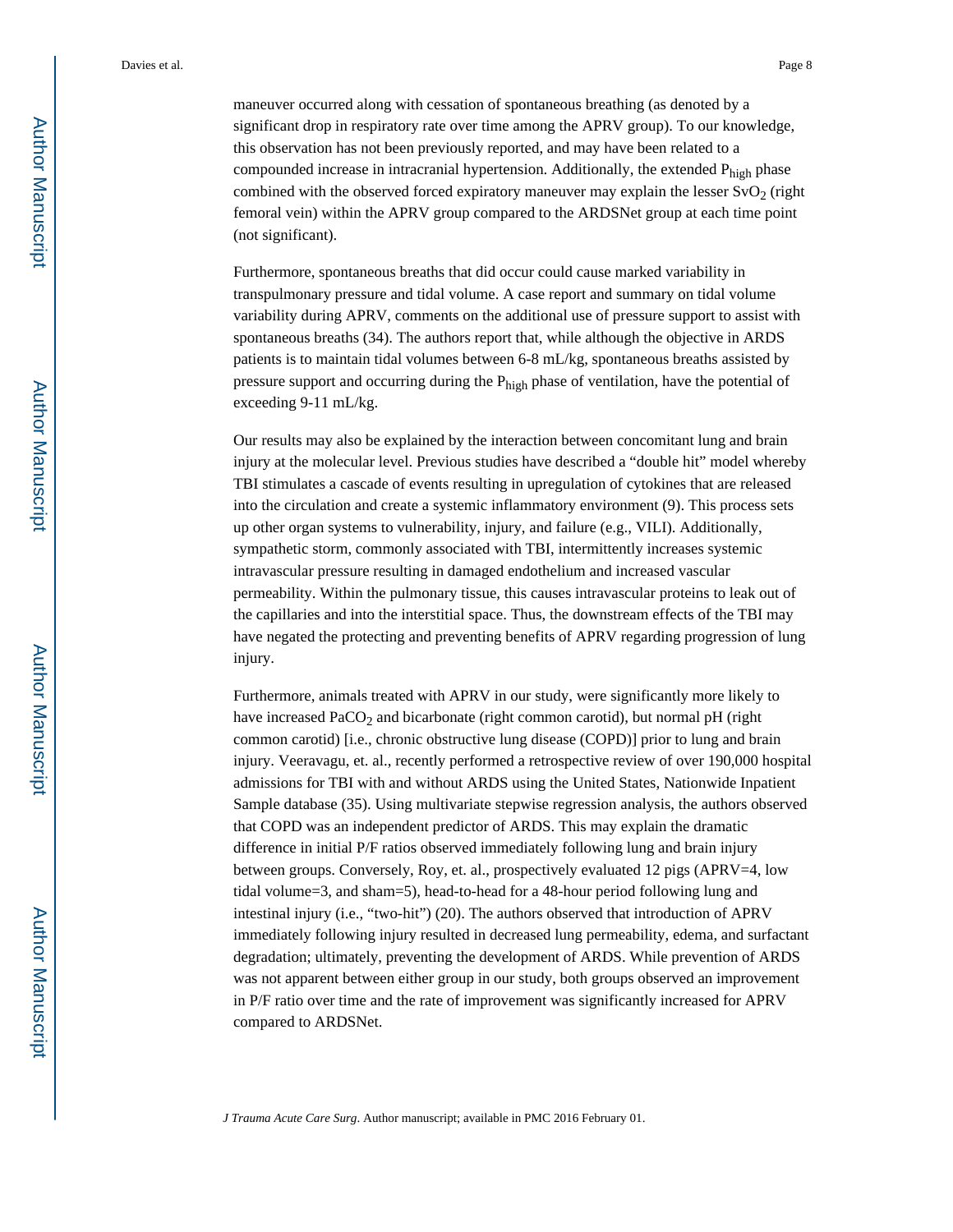Using cerebral microdialysis, our study observed a trend towards increased ischemia within the APRV group compared to the ARDSNet group. Our results may be explained by the elevated mean airway pressure attributable to the prolonged Phigh phase and forced expiratory maneuver previously mentioned. This would have increased intrathoracic pressure resulting in decreased venous return. This, in turn, would increase cerebral venous congestion, ICP, and ischemia. A decrease in venous return would also result in a decrease in cardiac output and CPP. Thus, resulting in the decreased SvO2 observed within the APRV group compared to ARDSNet.

Conversely, Kreyer, et. al., using a crossover design, prospectively evaluated the effects of spontaneous breathing during APRV on cerebral and spinal cord perfusion in 12 pigs with lung injury (APRV with spontaneous breathing, APRV without spontaneous breathing and high tidal volume, and APRV without spontaneous breathing and low tidal volume) (36). The authors observed an increase in both systemic and regional cerebral and spinal cord blood flow with spontaneous breathing compared to APRV without spontaneous breathing and high tidal volume. However, this association is most likely attributable to the differences in tidal volumes used, as a similar difference in blood flow was not observed when comparing APRV with spontaneous breathing to APRV without spontaneous breathing and low tidal volume. Thus, the improved cerebral circulation is likely secondary to a reduction in intrathoracic pressure, which reduces cerebral venous congestion, and improves venous return, cardiac output, and CPP.

## **Limitations**

Our pilot study is strengthened by the head-to-head, randomized comparison of two study groups, and the addition of cerebral microdialysis and quantitative histopathologic analysis. However, may be limited by a lack of blinding. While the quantitative histopathologic analysis of our study was blinded, other components were not. This may have contributed to selection bias regarding ventilatory management within each group. We attempted to minimize this bias by instructing respiratory therapists to strictly adhere to ventilatory mode guidelines while optimizing care. The small number of animals evaluated also limits our study. This was a pilot study, and thus a formal power analysis was not completed; however, many previous studies evaluating concomitant ARDS/TBI utilized fewer animal numbers and/or were limited by crossover design (26, 36-38). While crossover designs minimize the number of animals used, washout periods would not reverse the pulmonary or cerebral damage caused by the preceding ventilatory mode. Thus, results would be predicated upon the order of ventilatory modes analyzed. Additionally, as previously mentioned, six animals died prematurely (APRV=3, ARDSNet=3) due to the critical severity of our model. Thus, for those animals, missing variables were present for the time periods following their death. We accounted for those missing variables by utilizing a mixed effects repeated measures model. Another limitation of our study was the short duration of evaluation following lung and brain injury (i.e., 6.5 hours). Previous studies comparing APRV and low tidal volume ventilation strategies within lung injury models over an extended duration (i.e., 48 hours) observed that it took approximately six hours before physiologic parameters began to significantly differ between groups (20, 21). This might explain our lack of significant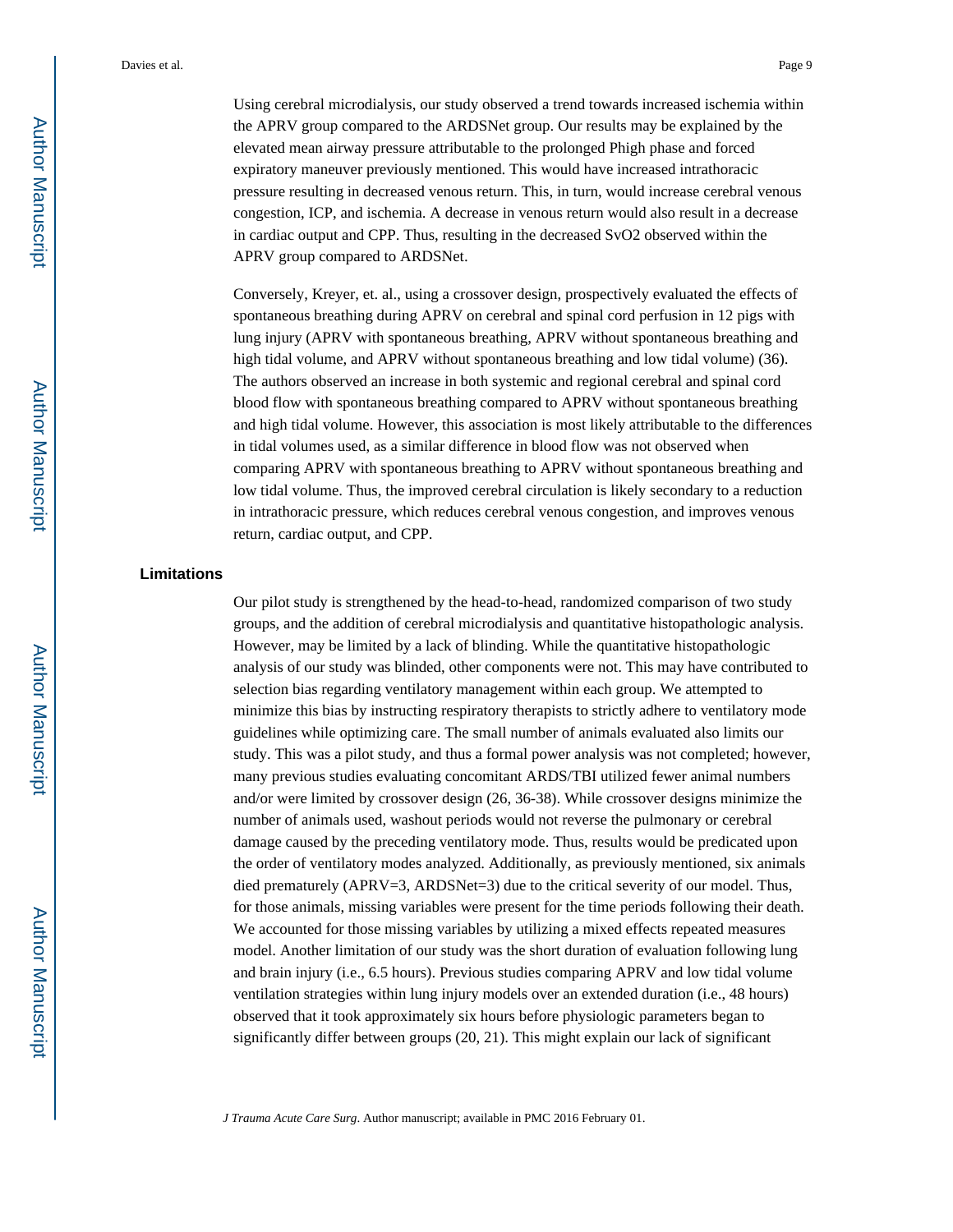findings between the three groups (i.e., sham, APRV, and ARDSNet) regarding quantitative histopathology for both lung and brain tissue.

#### **Conclusion**

Previous studies have not evaluated the effects of APRV in a concomitant ARDS/TBI swine model setting. Based upon the results of our pilot study, we reject our hypothesis. While our macroscopic parameters and histopathology did not observe a significant difference between groups, microdialysis data suggest a trend toward increased cerebral ischemia associated with APRV over time. Additional and future studies should focus on extending the time interval for observation to further delineate differences between groups.

# **Acknowledgments**

We would like to thank the Department of Comparative Medicine at East Carolina University, Brody School of Medicine, and especially Anita B. Coburn, Corinne U. Buck, and Margaret (Peggy) D. Pittman for their collaboration.

#### **Sources of Funding**

NIH 5T32AI078875-05 (S.W.D. and R.G.S.).

# **References**

- 1. Matthay MA, Ware LB, Zimmerman GA. The acute respiratory distress syndrome. The Journal of clinical investigation. 2012; 122(8):2731–40. [PubMed: 22850883]
- 2. Rubenfeld GD, Caldwell E, Peabody E, Weaver J, Martin DP, Neff M, Stern EJ, Hudson LD. Incidence and outcomes of acute lung injury. The New England journal of medicine. 2005; 353(16): 1685–93. [PubMed: 16236739]
- 3. Erickson SE, Martin GS, Davis JL, Matthay MA, Eisner MD. Recent trends in acute lung injury mortality: 1996-2005. Crit Care Med. 2009; 37(5):1574–9. [PubMed: 19325464]
- 4. Ventilation with lower tidal volumes as compared with traditional tidal volumes for acute lung injury and the acute respiratory distress syndrome. The Acute Respiratory Distress Syndrome Network. The New England journal of medicine. 2000; 342(18):1301–8. [PubMed: 10793162]
- 5. Rutland-Brown W, Langlois JA, Thomas KE, Xi YL. Incidence of traumatic brain injury in the United States, 2003. The Journal of head trauma rehabilitation. 2006; 21(6):544–8. [PubMed: 17122685]
- 6. Carroll CP, Cochran JA, Guse CE, Wang MC. Are we underestimating the burden of traumatic brain injury? Surveillance of severe traumatic brain injury using centers for disease control International classification of disease, ninth revision, clinical modification, traumatic brain injury codes. Neurosurgery. 2012; 71(6):1064–70. discussion 70. [PubMed: 22922677]
- 7. Rincon F, Ghosh S, Dey S, Maltenfort M, Vibbert M, Urtecho J, McBride W, Moussouttas M, Bell R, Ratliff JK, et al. Impact of acute lung injury and acute respiratory distress syndrome after traumatic brain injury in the United States. Neurosurgery. 2012; 71(4):795–803. [PubMed: 22855028]
- 8. Holland MC, Mackersie RC, Morabito D, Campbell AR, Kivett VA, Patel R, Erickson VR, Pittet JF. The development of acute lung injury is associated with worse neurologic outcome in patients with severe traumatic brain injury. The Journal of trauma. 2003; 55(1):106–11. [PubMed: 12855888]
- 9. Mascia L. Acute lung injury in patients with severe brain injury: a double hit model. Neurocritical care. 2009; 11(3):417–26. [PubMed: 19548120]
- 10. Young NH, Andrews PJ. High-frequency oscillation as a rescue strategy for brain-injured adult patients with acute lung injury and acute respiratory distress syndrome. Neurocritical care. 2011; 15(3):623–33. [PubMed: 21560002]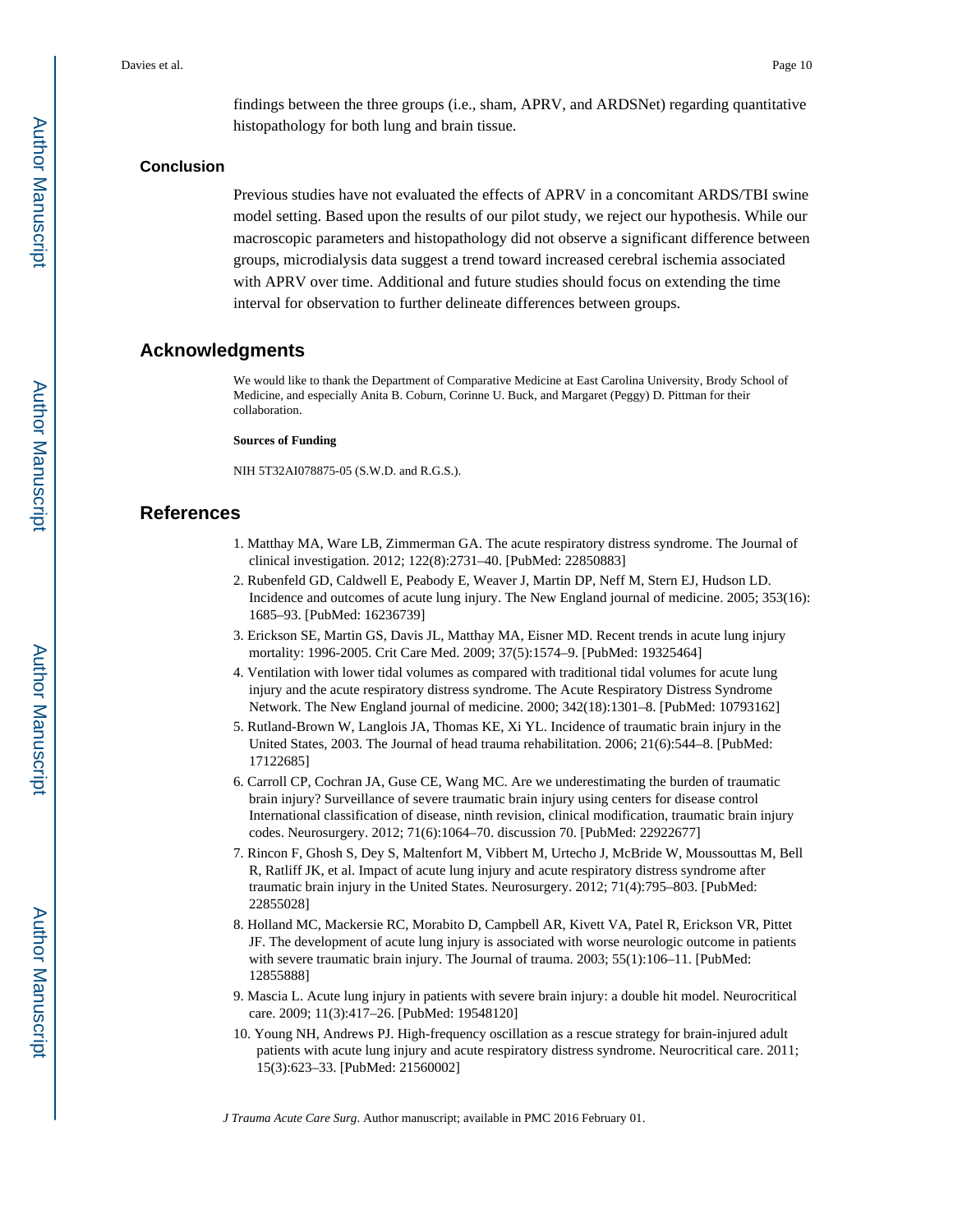- 11. Bratton SL, Chestnut RM, Ghajar J, McConnell Hammond FF, Harris OA, Hartl R, Manley GT, Nemecek A, Newell DW, Rosenthal G, et al. Guidelines for the management of severe traumatic brain injury. I. Blood pressure and oxygenation. Journal of neurotrauma. 2007; 24(Suppl 1):S7–13. [PubMed: 17511549]
- 12. Bratton SL, Chestnut RM, Ghajar J, McConnell Hammond FF, Harris OA, Hartl R, Manley GT, Nemecek A, Newell DW, Rosenthal G, et al. Guidelines for the management of severe traumatic brain injury. VIII. Intracranial pressure thresholds. Journal of neurotrauma. 2007; 24(Suppl 1):S55–8. [PubMed: 17511546]
- 13. Bratton SL, Chestnut RM, Ghajar J, McConnell Hammond FF, Harris OA, Hartl R, Manley GT, Nemecek A, Newell DW, Rosenthal G, et al. Guidelines for the management of severe traumatic brain injury. IX. Cerebral perfusion thresholds. Journal of neurotrauma. 2007; 24(Suppl 1):S59– 64. [PubMed: 17511547]
- 14. Young N, Rhodes JK, Mascia L, Andrews PJ. Ventilatory strategies for patients with acute brain injury. Current opinion in critical care. 2010; 16(1):45–52. [PubMed: 19996967]
- 15. Lowe GJ, Ferguson ND. Lung-protective ventilation in neurosurgical patients. Current opinion in critical care. 2006; 12(1):3–7. [PubMed: 16394776]
- 16. Stock MC, Downs JB, Frolicher DA. Airway pressure release ventilation. Crit Care Med. 1987; 15(5):462–6. [PubMed: 3552443]
- 17. Daoud EG, Farag HL, Chatburn RL. Airway pressure release ventilation: what do we know? Respiratory care. 2012; 57(2):282–92. [PubMed: 21762559]
- 18. Dries DJ, Marini JJ. Airway pressure release ventilation. Journal of burn care & research : official publication of the American Burn Association. 2009; 30(6):929–36. [PubMed: 19826261]
- 19. ARDSnet. NIH NHLBI ARDS Clinical Network Mechanical Ventilation Protocol Summary. 2010. Available from: [www.ardsnet.org/system/files/Ventilator%20Protocol%20Card.pdf](http://www.ardsnet.org/system/files/Ventilator%20Protocol%20Card.pdf)
- 20. Roy S, Habashi N, Sadowitz B, Andrews P, Ge L, Wang G, Roy P, Ghosh A, Kuhn M, Satalin J, et al. Early airway pressure release ventilation prevents ARDS-a novel preventive approach to lung injury. Shock. 2013; 39(1):28–38. [PubMed: 23247119]
- 21. Roy S, Sadowitz B, Andrews P, Gatto LA, Marx W, Ge L, Wang G, Lin X, Dean DA, Kuhn M, et al. Early stabilizing alveolar ventilation prevents acute respiratory distress syndrome: a novel timing-based ventilatory intervention to avert lung injury. The journal of trauma and acute care surgery. 2012; 73(2):391–400. [PubMed: 22846945]
- 22. Ambrosio AM, Luo R, Fantoni DT, Gutierres C, Lu Q, Gu WJ, Otsuki DA, Malbouisson LM, Auler JO Jr. Rouby JJ. Effects of positive end-expiratory pressure titration and recruitment maneuver on lung inflammation and hyperinflation in experimental acid aspiration-induced lung injury. Anesthesiology. 2012; 117(6):1322–34. [PubMed: 23135260]
- 23. Matute-Bello G, Frevert CW, Martin TR. Animal models of acute lung injury. American journal of physiology Lung cellular and molecular physiology. 2008; 295(3):L379–99. [PubMed: 18621912]
- 24. Ware LB, Matthay MA. The acute respiratory distress syndrome. The New England journal of medicine. 2000; 342(18):1334–49. [PubMed: 10793167]
- 25. Heuer JF, Sauter P, Barwing J, Herrmann P, Crozier TA, Bleckmann A, Beibarth T, Moerer O, Quintel M. Effects of High-Frequency Oscillatory Ventilation on Systemic and Cerebral Hemodynamics and Tissue Oxygenation: An Exerimental Study in Pigs. Neurocritical care. 2011; 17:281–92. [PubMed: 21647845]
- 26. O'Rourke J, Sheeran P, Heaney M, Talbot R, Geraghty M, Costello J, McDonnell C, Newell J, Mannion D. Effects of sequential changes from conventional ventilation to high-frequency oscillatory ventilation at increasing mean airway pressures in an ovine model of combined lung and head injury. European journal of anaesthesiology. 2007; 24(5):454–63. [PubMed: 17261210]
- 27. Purins K, Enblad P, Wiklund L, Lewen A. Brain tissue oxygenation and cerebral perfusion pressure thresholds of ischemia in a standardized pig brain death model. Neurocritical care. 2012; 16(3):462–9. [PubMed: 22302179]
- 28. Goodman JC, Robertson CS. Microdialysis: is it ready for prime time? Current opinion in critical care. 2009; 15(2):110–7.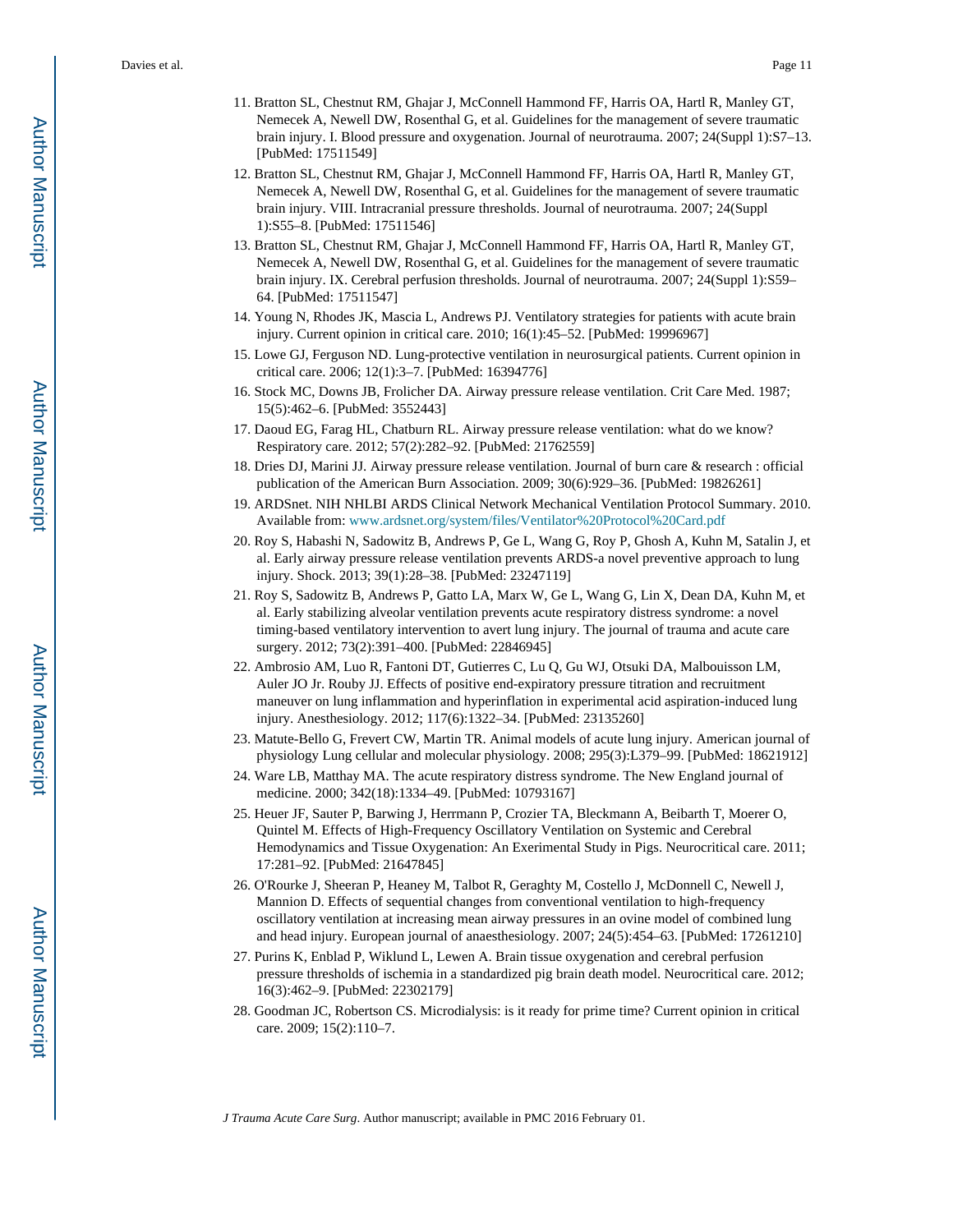- 29. American Veterinary Medical Association. American Veterinary Medical Association Guidelines for the Euthanasia of Animals: 2013 Edition. 2013. Available from: [www.avma.org/KB/Policies/](http://www.avma.org/KB/Policies/Documents/euthanasia.pdf) [Documents/euthanasia.pdf](http://www.avma.org/KB/Policies/Documents/euthanasia.pdf)
- 30. Matute-Bello G, Downey G, Moore BB, Groshong SD, Matthay MA, Slutsky AS, Kuebler WM. Acute Lung Injury in Animals Study G. An official American Thoracic Society workshop report: features and measurements of experimental acute lung injury in animals. American journal of respiratory cell and molecular biology. 2011; 44(5):725–38. [PubMed: 21531958]
- 31. Pan Z, Lin DY. Goodness-of-fit methods for generalized linear mixed models. Biometrics. 2005; 61(4):1000–9. [PubMed: 16401273]
- 32. Albert S, Kubiak BD, Vieau CJ, Roy SK, DiRocco J, Gatto LA, Young JL, Tripathi S, Trikha G, Lopez C, et al. 2011; 166(1):e71–81.
- 33. Guldner A, Braune A, Carvalho N, Beda A, Zeidler S, Wiedemann B, Wunderlich G, Andreeff M, Uhlig C, Spieth PM, et al. Higher levels of spontaneous breathing induce lung recruitment and reduce global stress/strain in experimental lung injury. Anesthesiology. 2014; 120(3):673–82. [PubMed: 24406799]
- 34. Sasidhar M, Chatburn RL. Tidal volume variability during airway pressure release ventilation: case summary and theoretical analysis. Respiratory care. 2012; 57(8):1325–33. [PubMed: 22348242]
- 35. Veeravagu A, Chen YR, Ludwig C, Rincon F, Maltenfort M, Jallo J, Choudhri O, Steinberg GK, Ratliff JK. Acute Lung Injury in Patients with Subarachnoid Hemorrhage: A Nationwide Inpatient Sample Study. World neurosurgery. 2014
- 36. Kreyer S, Putensen C, Berg A, Soehle M, Muders T, Wrigge H, Zinserling J, Hering R. Effects of spontaneous breathing during airway pressure release ventilation on cerebral and spinal cord perfusion in experimental acute lung injury. Journal of neurosurgical anesthesiology. 2010; 22(4): 323–9. [PubMed: 20622682]
- 37. Lopez-Aguilar J, Villagra A, Bernabe F, Murias G, Piacentini E, Real J, Fernandez-Segoviano P, Romero PV, Hotchkiss JR, Blanch L. Massive brain injury enhances lung damage in an isolated lung model of ventilator-induced lung injury. Crit Care Med. 2005; 33(5):1077–83. [PubMed: 15891339]
- 38. David M, Markstaller K, Depta AL, Karmrodt J, Herweling A, Kempski O, Geisen M, Gervais HW. Initiation of high-frequency oscillatory ventilation and its effects upon cerebral circulation in pigs: an experimental study. British journal of anaesthesia. 2006; 97(4):525–32. [PubMed: 16914463]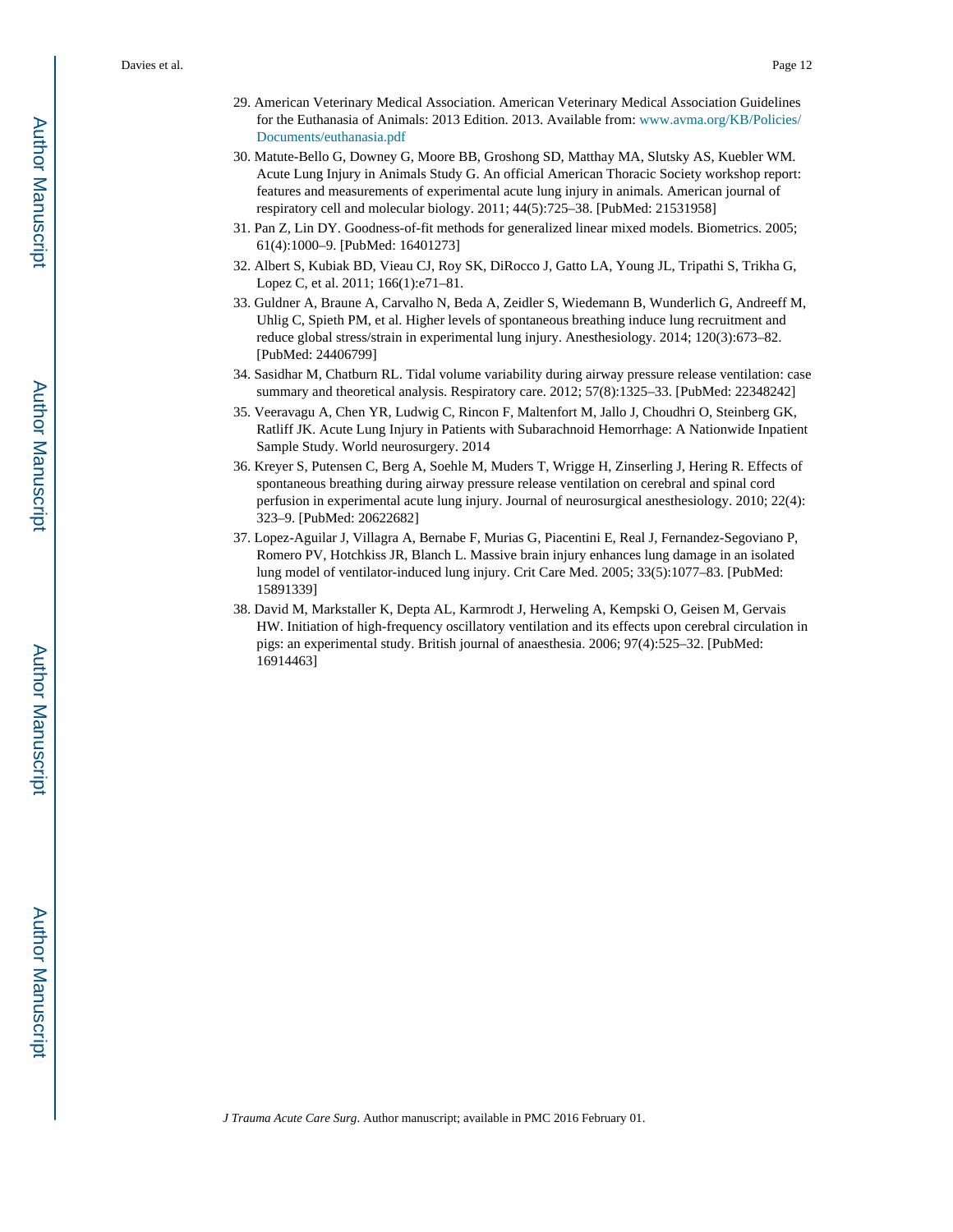Baseline (Pre-Injury and Pre-Randomization) Characteristics on Pressure Support (N=22)

| <b>Measured Characteristics</b>                                               | $Mean \pm SD$    |  |  |  |  |  |  |
|-------------------------------------------------------------------------------|------------------|--|--|--|--|--|--|
| <b>Demographics</b>                                                           |                  |  |  |  |  |  |  |
| Gender (male) – $n$ (%)                                                       | 17 (77%)         |  |  |  |  |  |  |
| Weight (kg)                                                                   | $25 \pm 6.0$     |  |  |  |  |  |  |
| <b>Ventilator Settings and Pulmonary Mechanics (Pressure Support)</b>         |                  |  |  |  |  |  |  |
| FiO <sub>2</sub>                                                              | $0.46 \pm 0.096$ |  |  |  |  |  |  |
| Peak Inspiratory Pressure                                                     | $18 \pm 3.2$     |  |  |  |  |  |  |
| Mean Airway Pressure                                                          | $8.05 \pm 1.8$   |  |  |  |  |  |  |
| Peep                                                                          | $5.3 \pm 0.88$   |  |  |  |  |  |  |
| <b>Total Respiratory Rate</b>                                                 | $24 \pm 6.3$     |  |  |  |  |  |  |
| <b>Exhaled Tidal Volume</b>                                                   | $237 \pm 50$     |  |  |  |  |  |  |
| Minute Ventilation                                                            | $5.4 \pm 1.6$    |  |  |  |  |  |  |
| <b>Static Compliance</b>                                                      | $30 \pm 6.7$     |  |  |  |  |  |  |
| P/F Ratio                                                                     | $445 \pm 88$     |  |  |  |  |  |  |
| <b>Vitals</b>                                                                 |                  |  |  |  |  |  |  |
| Heart Rate (bpm)                                                              | $106 \pm 22$     |  |  |  |  |  |  |
| Mean Arterial Pressure                                                        | $114 \pm 24$     |  |  |  |  |  |  |
| Oxygen Saturation                                                             | $98 \pm 2.7$     |  |  |  |  |  |  |
| End Tidal $CO2$                                                               | $43 \pm 7.4$     |  |  |  |  |  |  |
| Temperature                                                                   | $39 \pm 0.96$    |  |  |  |  |  |  |
| <b>Central Venous Pressure</b>                                                | $9.5 \pm 3.5$    |  |  |  |  |  |  |
| <b>Intracranial Pressure</b>                                                  | $15 \pm 5.5$     |  |  |  |  |  |  |
| Cerebral Perfusion Pressure                                                   | $95 \pm 21$      |  |  |  |  |  |  |
| <b>Right Common Carotid Artery Blood Gas</b>                                  |                  |  |  |  |  |  |  |
| pН                                                                            | $7.4 \pm 0.040$  |  |  |  |  |  |  |
| PaCO <sub>2</sub>                                                             | $47 \pm 6.8$     |  |  |  |  |  |  |
| PaO <sub>2</sub>                                                              | $208 \pm 68$     |  |  |  |  |  |  |
| Bicarbonate                                                                   | $28 \pm 3.9$     |  |  |  |  |  |  |
| SaO <sub>2</sub>                                                              | $99 \pm 1.05$    |  |  |  |  |  |  |
| Potassium                                                                     | $3.3 \pm 0.49$   |  |  |  |  |  |  |
| Right Femoral Vein Blood Gas (Positioned Within IVC Proximal to Right Atrium) |                  |  |  |  |  |  |  |
| PvCO <sub>2</sub>                                                             | $49 \pm 8.2$     |  |  |  |  |  |  |
| PvO <sub>2</sub>                                                              | $47 \pm 11$      |  |  |  |  |  |  |
| SvO <sub>2</sub>                                                              | $76 \pm 12$      |  |  |  |  |  |  |
| Lactate                                                                       | $2.4 \pm 2.04$   |  |  |  |  |  |  |
| Right Internal Jugular Vein Blood Gas (Measuring Cerebral Runoff)             |                  |  |  |  |  |  |  |
| pH                                                                            | $7.3 \pm 0.048$  |  |  |  |  |  |  |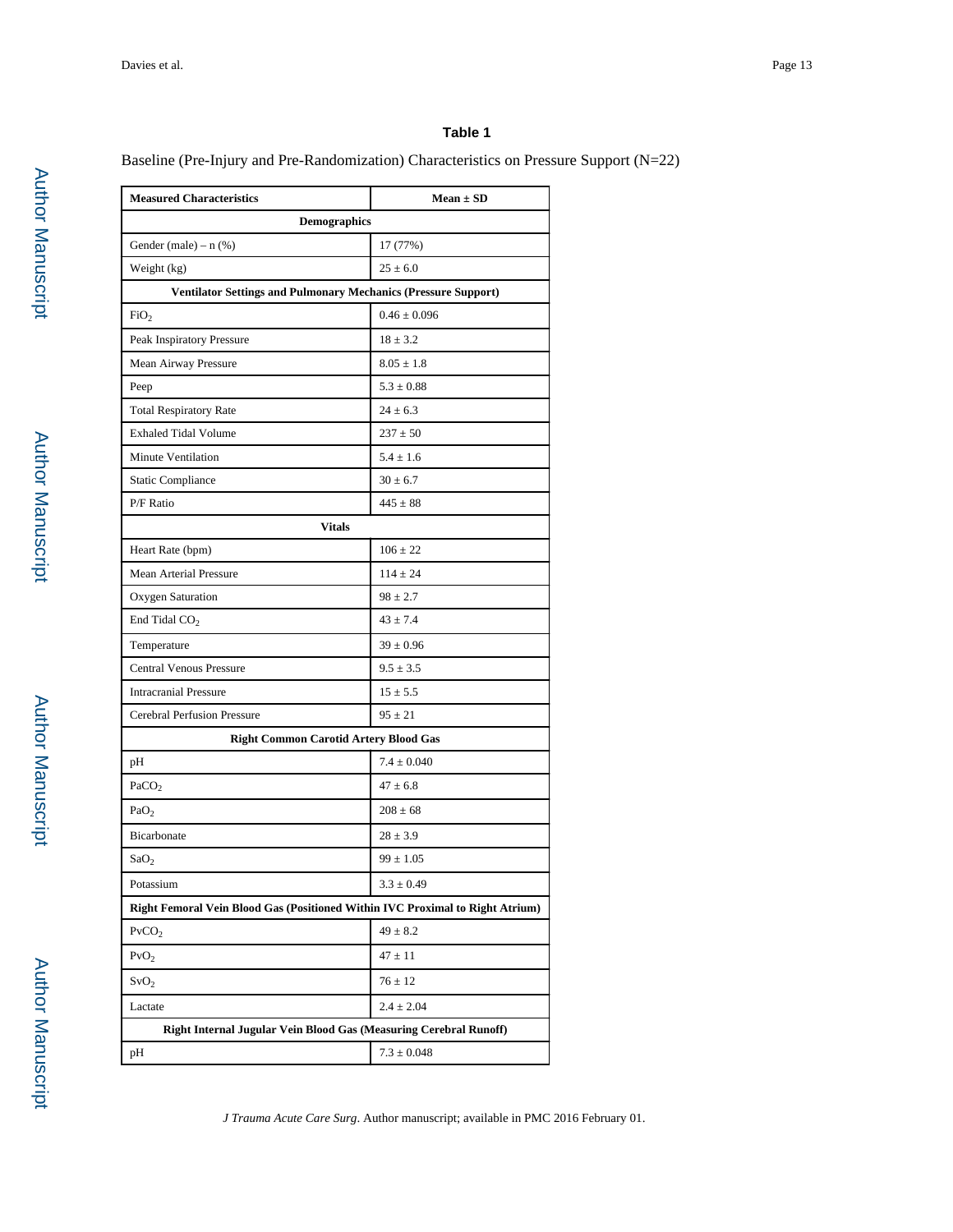| <b>Measured Characteristics</b>          | $Mean \pm SD$  |
|------------------------------------------|----------------|
| PvCO <sub>2</sub>                        | $58 \pm 9.3$   |
| PvO <sub>2</sub>                         | $39 \pm 13$    |
| Bicarbonate                              | $29 \pm 4.9$   |
| SvO <sub>2</sub>                         | $59 \pm 17$    |
| Potassium                                | $3.3 \pm 0.50$ |
| <b>Cerebral Microdialysis Biomarkers</b> |                |
| Glucose                                  | $1.1 \pm 0.80$ |
| Lactate                                  | $3.9 \pm 4.6$  |
| Glycerol                                 | $115 \pm 142$  |
| Pyruvate                                 | $237 \pm 451$  |
| Lactate/Pyruvate                         | $22 \pm 11$    |

APRV=airway pressure release ventilation. ARDSNet=acute respiratory distress syndrome network. IVC=inferior vena cava. Kg=kilograms. bpm=beats per minute. P/F ratio=PaO2/FiO2 ratio. SD=standard deviation.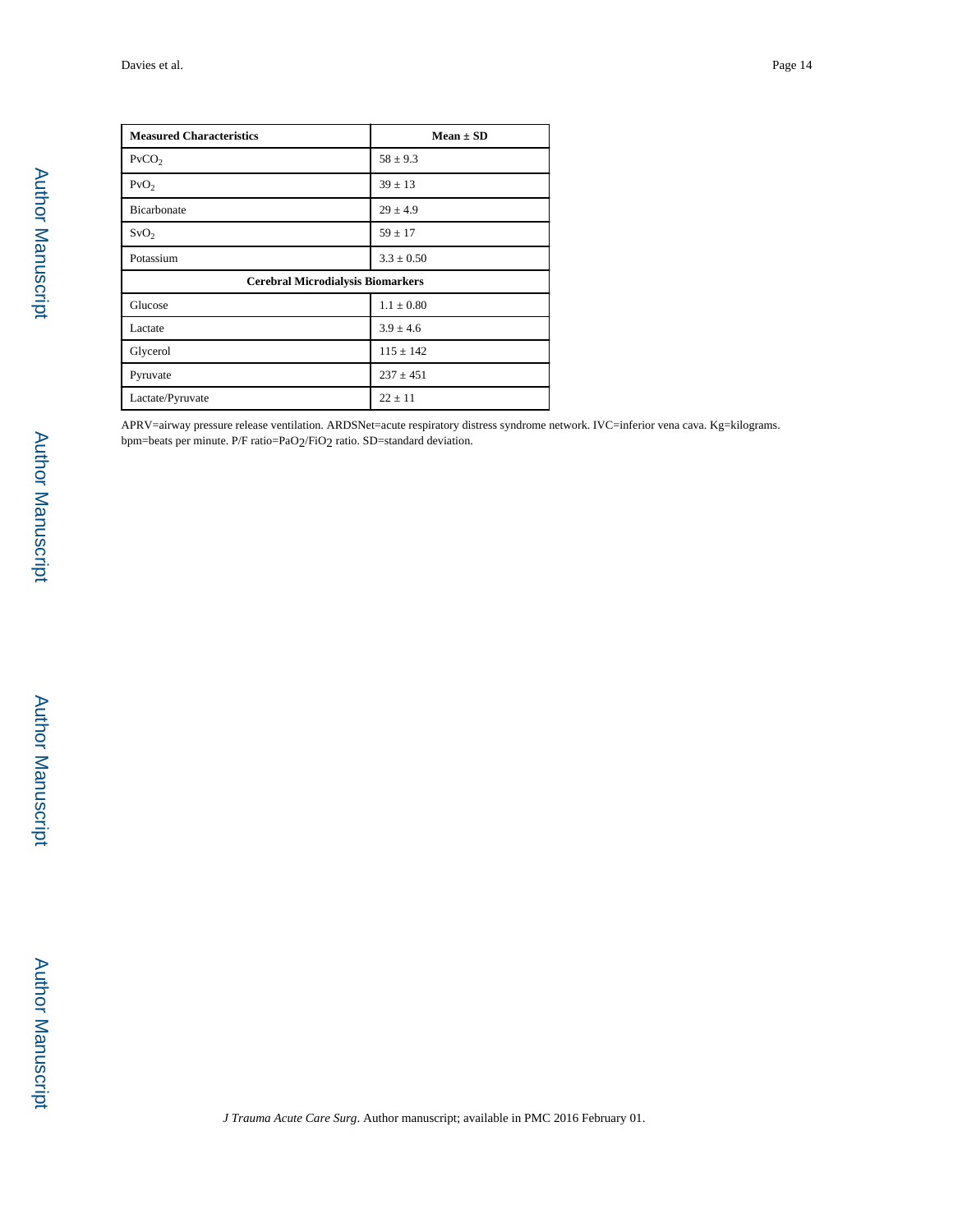Ventilator Settings and Pulmonary Mechanics, and Vitals Following Lung and Brain Injury

| <b>Variables</b>                                             | 30 min<br>(Mean±SD)                | 1.5 <sub>hr</sub><br>$(Mean \pm SD)$ | 2.5 <sub>hr</sub><br>$(Mean \pm SD)$ | 3.5hr<br>(Mean±SD)                 | 4.5 <sub>hr</sub><br>$(Mean \pm SD)$ | 5.5hr<br>(Mean±SD)                 | 6.5 <sub>hr</sub><br>(Mean±SD)     | $\textbf{P-Value}^{\dagger}$ |  |  |
|--------------------------------------------------------------|------------------------------------|--------------------------------------|--------------------------------------|------------------------------------|--------------------------------------|------------------------------------|------------------------------------|------------------------------|--|--|
| <b>Ventilator Settings and Pulmonary Mechanics</b>           |                                    |                                      |                                      |                                    |                                      |                                    |                                    |                              |  |  |
| FiO <sub>2</sub><br><b>APRV</b><br><b>ARDSNet</b>            | $0.53 \pm 0.25$<br>$0.50 \pm 0.13$ | $0.5 \pm 0.24$<br>$0.5 \pm 0.17$     | $0.52 \pm 0.21$<br>$0.46 \pm 0.14$   | $0.56 \pm 0.23$<br>$0.41 \pm 0.08$ | $0.60 \pm 0.21$<br>$0.42 \pm 0.07$   | $0.58 \pm 0.22$<br>$0.41 \pm 0.06$ | $0.55 \pm 0.23$<br>$0.47 \pm 0.14$ | 0.33                         |  |  |
| <b>PIP</b><br><b>APRV</b><br>ARDSNet                         | $16.5 \pm 2.7$<br>$29.3 \pm 5.0$   | $18.7 \pm 6.2$<br>$29.2 \pm 4.5$     | $21.6 \pm 6.3$<br>$29.5 \pm 4.7$     | $22.6 \pm 5.1$<br>$28.2 \pm 2.0$   | $22.4 \pm 5.4$<br>$28.0 \pm 3.2$     | $22.2 \pm 5.0$<br>$27.7 \pm 3.8$   | $21.2 \pm 6.1$<br>$27.7 \pm 3.5$   | 0.042                        |  |  |
| <b>Mean Airway</b><br><b>Press</b><br><b>APRV</b><br>ARDSNet | $10.2 \pm 2.3$<br>$14.8 \pm 2.6$   | $11.7 \pm 4.2$<br>$15.2 \pm 3.0$     | $14.8 \pm 6.5$<br>$14.7 \pm 3.8$     | $15.3 \pm 4.7$<br>$13.1 \pm 2.1$   | $14.8 \pm 4.5$<br>$13.3 \pm 1.8$     | $15.6 \pm 5.2$<br>$12.5 \pm 2.9$   | $14.8 \pm 5.7$<br>$12.8 \pm 2.9$   | $0.018^{\textstyle \pounds}$ |  |  |
| <b>Set RR</b><br><b>APRV</b><br>ARDSNet                      | $16.8 \pm 9.0$<br>$30.4 \pm 4.5$   | $19.3 \pm 8.9$<br>$31.7 \pm 4.3$     | $19.8 \pm 10.0$<br>$32.5 \pm 6.5$    | $23.0 \pm 10.7$<br>$31.3 \pm 5.0$  | $23.0 \pm 8.6$<br>$30.8 \pm 4.8$     | $22.2 \pm 7.7$<br>$30.8 + 4.8$     | $18.8 \pm 7.1$<br>$30.8 + 5.4$     | 0.41                         |  |  |
| <b>Total RR</b><br><b>APRV</b><br>ARDSNet                    | 47.8±14.3<br>$32.0 \pm 6.4$        | $37.4 \pm 10.9$<br>$32.9 \pm 5.1$    | 33.9±12.6<br>$33.1 \pm 6.6$          | $29.1 \pm 11.7$<br>$32.2 \pm 5.4$  | $27.7 \pm 9.1$<br>$32.2 \pm 5.4$     | $30.7 \pm 14.6$<br>$32.1 \pm 5.6$  | $27.3 \pm 9.4$<br>$33.2 \pm 5.0$   | 0.0005                       |  |  |
| <b>Exh Tidal Vol</b><br><b>APRV</b><br>ARDSNet               | $155 \pm 28$<br>$180 \pm 38$       | $161 \pm 33$<br>$177 + 41$           | $166 \pm 40$<br>$171 \pm 33$         | $172 + 52$<br>$164 \pm 34$         | $171 \pm 50$<br>$166 \pm 32$         | $176 + 55$<br>$167 + 35$           | $161 \pm 53$<br>$161 \pm 34$       | 0.074                        |  |  |
| MV<br><b>APRV</b><br>ARDSNet                                 | $5.2 \pm 1.3$<br>$5.8 \pm 1.8$     | $4.7 \pm 1.2$<br>$5.8 \pm 1.7$       | $4.5 \pm 1.3$<br>$5.7 \pm 1.3$       | $4.1 \pm 1.4$<br>$5.3 \pm 1.2$     | $4.0 \pm 1.0$<br>$5.3 \pm 1.3$       | $4.4 \pm 1.3$<br>$5.3 \pm 1.4$     | $4.0 \pm 0.5$<br>$5.2 \pm 0.9$     | 0.28 <sup>f</sup>            |  |  |
| <b>Static Comp</b><br><b>APRV</b><br>ARDSNet                 | $11.7 \pm 1.1$<br>$10.9 + 4.7$     | $13.4 \pm 3.0$<br>$11.6 \pm 5.0$     | $11.8 \pm 2.9$<br>$9.4 \pm 2.6$      | $11.8 \pm 2.8$<br>$9.6 \pm 2.9$    | $11.5 \pm 3.6$<br>$9.7 \pm 2.6$      | $11.3 \pm 2.5$<br>$11.4 \pm 6.2$   | $10.9 \pm 2.9$<br>$12.3 \pm 7.7$   | $0.037^{\textstyle \pounds}$ |  |  |
| <b>P/F Ratio</b><br><b>APRV</b><br>ARDSNet                   | $165 \pm 66$<br>$181 \pm 52$       | $182 + 58$<br>$194 \pm 68$           | $178 + 71$<br>$190 \pm 81$           | $168 \pm 68$<br>$216 \pm 75$       | $161 \pm 70$<br>$213 + 74$           | $206 \pm 105$<br>$211 \pm 71$      | $197 + 76$<br>$196 + 78$           | 0.038                        |  |  |
|                                                              |                                    |                                      |                                      | <b>Vitals</b>                      |                                      |                                    |                                    |                              |  |  |
| HR (bpm)<br><b>APRV</b><br>ARDSNet                           | $116 \pm 54$<br>$112 \pm 34$       | $100 \pm 33$<br>$120 \pm 45$         | $108 + 42$<br>$128 + 44$             | $124 \pm 56$<br>$115 \pm 17$       | $115 \pm 51$<br>$115 \pm 14$         | $103 \pm 36$<br>$125 \pm 18$       | $103 \pm 38$<br>$125 \pm 18$       | 0.37                         |  |  |
| MAP<br><b>APRV</b><br><b>ARDSNet</b>                         | $105 \pm 14$<br>$109 \pm 19$       | $101 \pm 12$<br>$108 + 17$           | $98 + 21$<br>$104 \pm 22$            | $107 + 19$<br>$106 \pm 22$         | $105 \pm 29$<br>$101 \pm 25$         | $102\pm33$<br>$101 \pm 23$         | $99 + 31$<br>$94 \pm 26$           | 0.17                         |  |  |
| $O2$ Saturation<br><b>APRV</b><br>ARDSNet                    | $91\pm 6$<br>$94\pm3$              | $92\pm3$<br>$94 + 4$                 | $92 + 4$<br>$93\pm4$                 | $91 \pm 2$<br>$94\pm4$             | $92 + 2$<br>$94 + 4$                 | $93+2$<br>$94+5$                   | $93 + 2$<br>$95 + 5$               | 0.94                         |  |  |
| End Tidal $CO2$<br><b>APRV</b><br>ARDSNet                    | $53\pm9$<br>$44\pm 6$              | $48\pm9$<br>$45\pm8$                 | $48\pm8$<br>$46\pm8$                 | $52 + 12$<br>$45\pm7$              | $47 + 11$<br>$44\pm 6$               | $41 + 5$<br>$45 \pm 8$             | $43 + 7$<br>$45\pm7$               | 0.37                         |  |  |
| <b>Temperature</b><br><b>APRV</b><br>ARDSNet                 | $39.1 \pm 1.1$<br>$38.9 \pm 1.2$   | $38.8 \pm 1.1$<br>$39.0 \pm 1.2$     | $39.0 \pm 1.2$<br>$39.2 \pm 1.2$     | $39.2 \pm 1.4$<br>$39.1 \pm 1.1$   | $39.1 \pm 1.2$<br>$39.2 \pm 1.2$     | $38.9 \pm 1.0$<br>$39.3 \pm 1.1$   | $39.0 \pm 1.0$<br>$39.2 \pm 1.0$   | 0.89                         |  |  |
| <b>CVP</b><br>APRV<br>ARDSNet                                | $8.6 \pm 7.4$<br>$9.8 \pm 5.0$     | $11.0 \pm 6.7$<br>$9.1 \pm 4.6$      | $11.6 \pm 6.3$<br>$10.0 \pm 3.9$     | $10.6{\pm}5.9$<br>$11.0 \pm 3.6$   | $11.0 \pm 5.5$<br>$10.3 \pm 4.3$     | $10.3 \pm 5.3$<br>$10.9 + 4.6$     | $10.5 \pm 5.7$<br>$10.3 \pm 4.3$   | 0.39                         |  |  |
| <b>ICP</b><br><b>APRV</b><br>ARDSNet                         | 40±19<br>$31\pm 6$                 | $33\pm3$<br>$30 \pm 6$               | $34\pm2$<br>$30 \pm 5$               | $35+4$<br>$33\pm7$                 | $33 + 4$<br>$31\pm5$                 | $32+3$<br>$31\pm6$                 | $31\pm2$<br>$29 \pm 6$             | 0.77                         |  |  |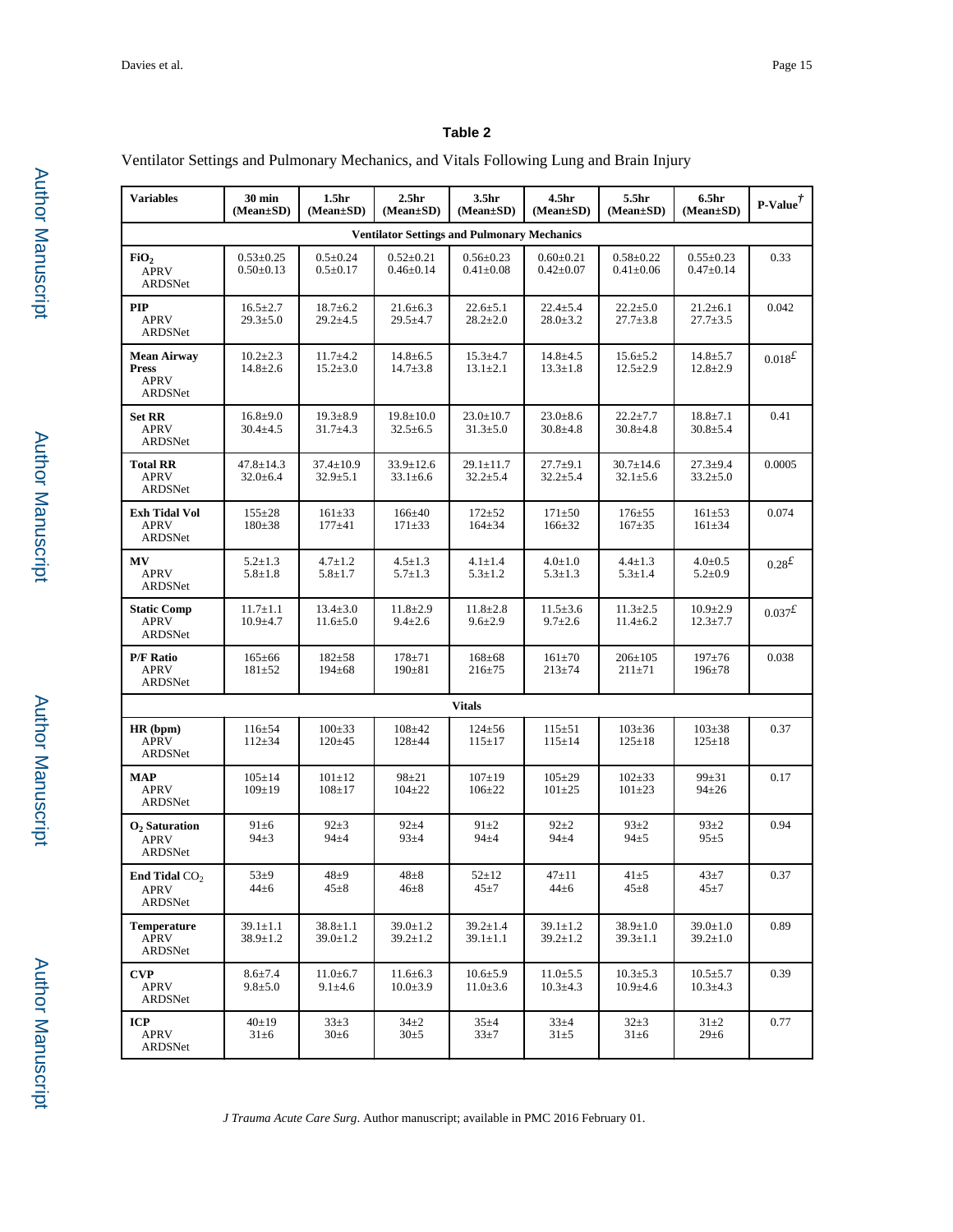| <b>Variables</b>                     | $30 \text{ min}$<br>$(Mean \pm SD)$                | 1.5hr<br>$(Mean \pm SD)$ | 2.5 <sub>hr</sub><br>$(Mean \pm SD)$ | 3.5 <sub>hr</sub><br>$(Mean \pm SD)$ | 4.5 <sub>hr</sub><br>$(Mean \pm SD)$ | 5.5 <sub>hr</sub><br>$(Mean \pm SD)$ | 6.5 <sub>hr</sub><br>$(Mean \pm SD)$ | <b>P-Value</b> |  |
|--------------------------------------|----------------------------------------------------|--------------------------|--------------------------------------|--------------------------------------|--------------------------------------|--------------------------------------|--------------------------------------|----------------|--|
|                                      | <b>Ventilator Settings and Pulmonary Mechanics</b> |                          |                                      |                                      |                                      |                                      |                                      |                |  |
| <b>CPP</b><br><b>APRV</b><br>ARDSNet | $65 \pm 14$<br>$78 + 21$                           | $68+14$<br>$77+19$       | $64 + 22$<br>$74 + 23$               | $72 + 20$<br>$74 + 23$               | $72 + 29$<br>$70+24$                 | $70+33$<br>$71 + 23$                 | $69 + 31$<br>$65 + 24$               | 0.081          |  |

<sup>†</sup> Interaction between group (ARDSNet versus APRV) and time were tested using a mixed effects repeated measure model. Normality and heterodasticity was checked using multivariable log-normal; p<0.05.

*£*When appropriate a stabilizing transformation was applied to the data (e.g., logarithm). APRV=airway pressure release ventilation. ARDSNet=acute respiratory distress syndrome network. CPP=cerebral perfusion pressure. CVP=central venous pressure. Exh Tidal Vol=exhaled tidal volume. HR=heart rate. ICP=intracranial pressure. MAP=mean arterial pressure. MV=minute ventilation. P/F ratio=PaO2/FiO2 ratio. PIP=peak inspiratory pressure. RR=respiratory rate. SD=standard deviation. Static Comp=static compliance.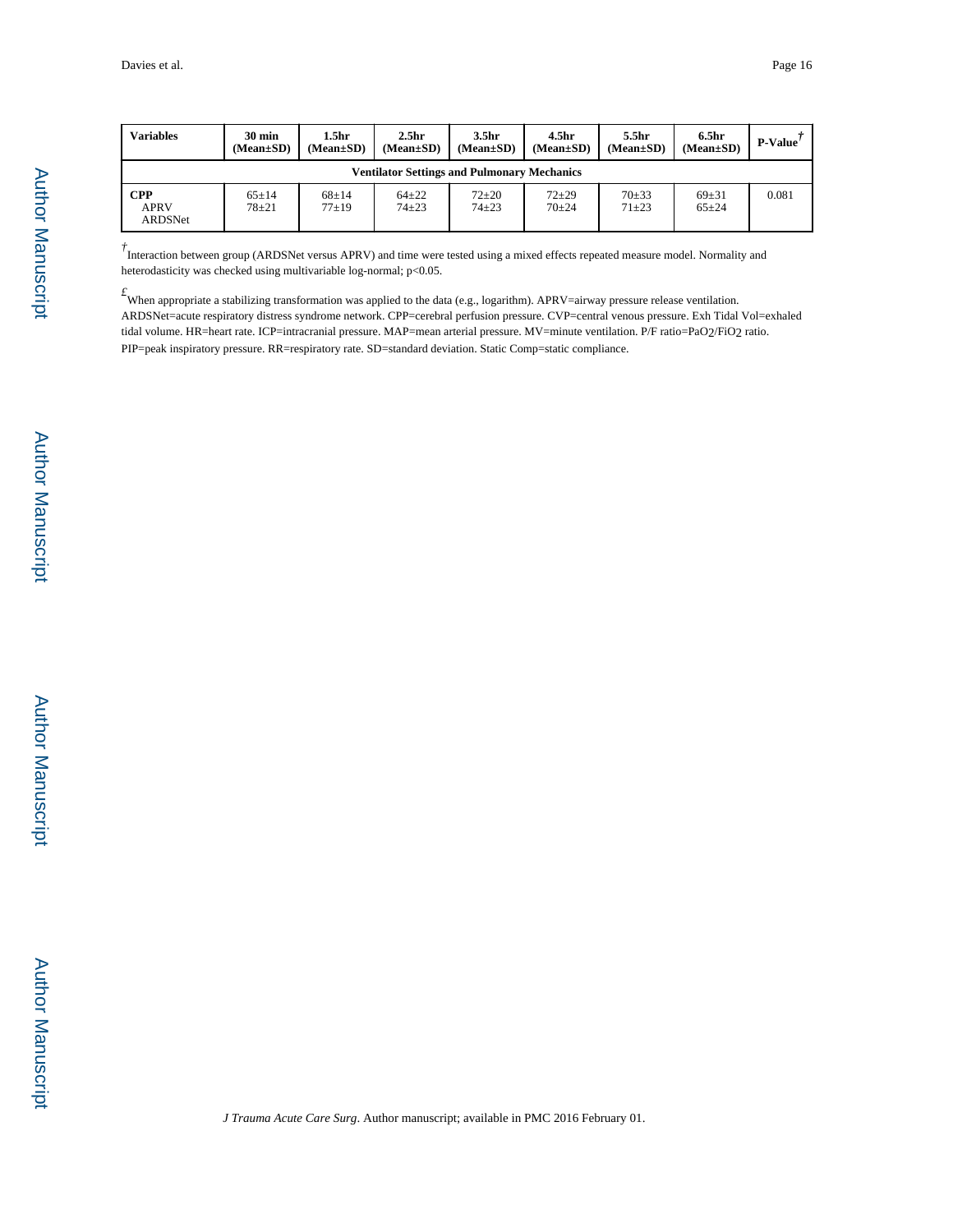Arterial and Venous Blood Gases Following Lung and Brain Injury

| <b>Variables</b>                                    | 30 min<br>(Mean±SD)                | 1.5 <sub>hr</sub><br>$(Mean \pm SD)$ | 2.5 <sub>hr</sub><br>(Mean±SD)                                                | 3.5 <sub>hr</sub><br>$(Mean \pm SD)$ | 4.5 <sub>hr</sub><br>$(Mean \pm SD)$ | 5.5hr<br>$(Mean \pm SD)$            | 6.5 <sub>hr</sub><br>(Mean±SD)      | P-Value $^{\dagger}$         |  |
|-----------------------------------------------------|------------------------------------|--------------------------------------|-------------------------------------------------------------------------------|--------------------------------------|--------------------------------------|-------------------------------------|-------------------------------------|------------------------------|--|
| <b>Right Common Carotid Artery Blood Gas</b>        |                                    |                                      |                                                                               |                                      |                                      |                                     |                                     |                              |  |
| рH<br><b>APRV</b><br><b>ARDS</b> Net                | $7.24 \pm 0.08$<br>$7.27 \pm 0.07$ | $7.28 \pm 0.06$<br>$7.28 \pm 0.07$   | $7.27 \pm 0.09$<br>$7.29 \pm 0.08$                                            | $7.25 \pm 0.10$<br>$7.30 \pm 0.09$   | $7.28 \pm 0.07$<br>$7.30 \pm 0.07$   | $7.31 \pm 0.08$<br>$7.29 \pm 0.08$  | $7.30 \pm 0.07$<br>$7.29 \pm 0.10$  | 0.78                         |  |
| PaCO <sub>2</sub><br><b>APRV</b><br><b>ARDS</b> Net | $66.1 \pm 19.1$<br>$55.9 \pm 10.6$ | $61.6 \pm 7.7$<br>$55.0 \pm 12.0$    | $61.1 \pm 8.8$<br>$53.7 \pm 10.6$                                             | $63.4 \pm 7.4$<br>$52.2 \pm 8.0$     | $59.3 \pm 10.3$<br>$53.4 \pm 6.7$    | $53.3 \pm 6.8$<br>$54.2 \pm 9.6$    | $54.7 + 5.5$<br>$56.2 \pm 8.1$      | 0.62                         |  |
| PaO <sub>2</sub><br><b>APRV</b><br>ARDS Net         | $77+21$<br>$86 \pm 17$             | $80.2 \pm 8.3$<br>$90.1 \pm 27.6$    | $80.7 \pm 7.2$<br>$80.6 \pm 15.3$                                             | $83.3 \pm 13.7$<br>84.9±17.5         | $86.1 \pm 13.7$<br>$86.6 \pm 17.9$   | $106.0 \pm 34.1$<br>$83.6 \pm 15.2$ | $97.8 \pm 20.5$<br>$84.2 \pm 15.3$  | $0.15^{\textit{f}}$          |  |
| <b>Bicarbonate</b><br>APRV<br>ARDS Net              | $27.8 \pm 3.8$<br>$25.6 \pm 3.9$   | $28.4 \pm 3.0$<br>$25.9 \pm 4.1$     | $28.0 \pm 3.9$<br>$25.5 \pm 3.6$                                              | $28.3 \pm 3.7$<br>$25.5 \pm 3.6$     | $27.7 \pm 4.3$<br>$26.2 \pm 3.7$     | $27.2 + 4.4$<br>$26.4 \pm 4.2$      | $27.2 \pm 4.8$<br>$26.7 \pm 3.7$    | 0.46                         |  |
| SaO <sub>2</sub><br><b>APRV</b><br><b>ARDS</b> Net  | $89 + 8$<br>$94\pm4$               | $93 + 4$<br>$94\pm3$                 | $93+3$<br>$93+3$                                                              | $93+3$<br>$94\pm4$                   | $94+3$<br>$94\pm4$                   | $96 \pm 3$<br>$94\pm4$              | $96 \pm 3$<br>$93 + 4$              | 0.27                         |  |
| Potassium<br><b>APRV</b><br>ARDS Net                | $3.5 \pm 0.5$<br>$3.7 \pm 0.5$     | $3.8 \pm 0.6$<br>$4.0 \pm 0.6$       | $3.9 \pm 0.7$<br>$4.2 \pm 0.7$                                                | $4.2 \pm 0.9$<br>$4.0 \pm 0.6$       | $4.3 \pm 1.2$<br>$4.2 \pm 0.6$       | $4.3 \pm 1.5$<br>$4.2 \pm 0.6$      | $4.3 \pm 1.3$<br>$4.3 \pm 0.8$      | 0.93                         |  |
|                                                     |                                    |                                      | Right Femoral Vein Blood Gas (Positioned Within IVC Proximal to Right Atrium) |                                      |                                      |                                     |                                     |                              |  |
| PvCO <sub>2</sub><br><b>APRV</b><br><b>ARDS</b> Net | $71.5 \pm 17.9$<br>$61.5 \pm 9.6$  | $68.4 \pm 7.0$<br>$59.4 \pm 11.3$    | $71.7 \pm 12.6$<br>$58.5 \pm 14.4$                                            | $64.4 \pm 14.6$<br>$58.1 \pm 10.2$   | $67.0 \pm 8.4$<br>$57.3 \pm 8.5$     | $60.5 \pm 12.1$<br>$58.8 \pm 10.2$  | $64.0 \pm 11.0$<br>$62.8 \pm 13.96$ | 0.15                         |  |
| PvO <sub>2</sub><br><b>APRV</b><br>ARDS Net         | $40.9 \pm 6.1$<br>$43.3 \pm 7.6$   | $41.4 \pm 6.0$<br>$41.7 \pm 6.6$     | $40.6 \pm 7.4$<br>$40.9 \pm 6.7$                                              | $43.6 \pm 7.7$<br>$42.9 \pm 6.8$     | $42.7 \pm 9.0$<br>$44.7 \pm 3.6$     | $39.0 \pm 7.5$<br>$44.6 \pm 5.0$    | $39.7 \pm 6.7$<br>$44.2 \pm 7.2$    | 0.69                         |  |
| SvO <sub>2</sub><br><b>APRV</b><br><b>ARDS</b> Net  | $62 \pm 10$<br>$66\pm9$            | $65 \pm 8$<br>$66 \pm 11$            | $61\pm14$<br>$65 \pm 14$                                                      | $65 \pm 12$<br>$61 + 24$             | $64 \pm 15$<br>$72 \pm 7$            | $60 \pm 18$<br>$71\pm10$            | $61 \pm 16$<br>$69 \pm 13$          | 0.67                         |  |
| Lactate<br><b>APRV</b><br>ARDS Net                  | $1.45 \pm 0.56$<br>$2.45 \pm 1.65$ | $1.32 \pm 0.38$<br>$2.37 \pm 1.85$   | $1.43{\pm}0.57$<br>$2.44 \pm 2.06$                                            | $1.29 \pm 0.62$<br>$1.90 \pm 1.18$   | $1.62 \pm 0.80$<br>$1.84 \pm 1.36$   | $1.26 \pm 0.35$<br>$1.90 \pm 1.26$  | $1.22 \pm 0.37$<br>$2.02 \pm 1.29$  | $0.23^{\textstyle \pounds}$  |  |
|                                                     |                                    |                                      | Right Internal Jugular Vein Blood Gas (Measuring Cerebral Runoff)             |                                      |                                      |                                     |                                     |                              |  |
| рH<br><b>APRV</b><br>ARDS Net                       | $7.20 \pm 0.07$<br>$7.20 \pm 0.07$ | $7.21 \pm 0.09$<br>$7.22 \pm 0.06$   | $7.22 \pm 0.10$<br>$7.21 \pm 0.09$                                            | $7.21 \pm 0.11$<br>$7.23 \pm 0.09$   | $7.23 \pm 0.07$<br>$7.23 \pm 0.08$   | $7.26 \pm 0.08$<br>$7.22 \pm 0.11$  | $7.25 \pm 0.09$<br>$7.22 \pm 0.09$  | 0.28                         |  |
| PvCO <sub>2</sub><br><b>APRV</b><br>ARDS Net        | $81.4 \pm 16.3$<br>$68.5 \pm 8.0$  | $74.3 \pm 7.3$<br>$69.6 \pm 12.7$    | $67.1 \pm 10.9$<br>$69.8 \pm 12.4$                                            | $74.7 \pm 10.1$<br>$68.4 \pm 11.0$   | $69.1 \pm 6.1$<br>$67.0 \pm 7.1$     | $61.8 \pm 5.8$<br>$71.8 \pm 17.6$   | $61.5 \pm 5.8$<br>$70.7 \pm 10.3$   | $0.0195^{\textstyle\pounds}$ |  |
| PvO <sub>2</sub><br><b>APRV</b><br>ARDS Net         | $42.2 \pm 5.7$<br>$42.8 \pm 6.0$   | $44.1 \pm 7.4$<br>$39.6 \pm 7.9$     | $45.0 \pm 7.3$<br>36.7±10.9                                                   | $47.7 \pm 3.3$<br>$39.6 \pm 10.6$    | $46.9 \pm 2.7$<br>37.7±7.0           | $45.8 \pm 5.2$<br>$38.7 \pm 4.0$    | $46.2 \pm 8.3$<br>$42.1 \pm 3.5$    | $0.13^{\text{f}}$            |  |
| <b>Bicarbonate</b><br>APRV<br>ARDS Net              | $31.8 \pm 2.7$<br>$27.4 \pm 4.2$   | $30.0 \pm 5.4$<br>$28.8 \pm 4.5$     | $28.7 \pm 7.4$<br>$28.0 \pm 3.6$                                              | $29.4 \pm 4.1$<br>$28.9 \pm 4.4$     | $29.3 \pm 4.2$<br>$28.8 \pm 6.1$     | $28.7 \pm 6.1$<br>$28.9 \pm 3.5$    | $27.0 \pm 5.5$<br>$28.3 \pm 3.2$    | 0.22                         |  |
| SvO <sub>2</sub><br><b>APRV</b><br>ARDS Net         | $63\pm9$<br>$63 \pm 11$            | $66\pm9$<br>$60 \pm 13$              | $69\pm8$<br>$54 \pm 18$                                                       | $74\pm 5$<br>$60 \pm 13$             | $72 \pm 6$<br>$58 \pm 12$            | $73\pm9$<br>$60 \pm 12$             | $71 \pm 14$<br>$65\pm8$             | 0.26                         |  |
| Potassium<br>APRV                                   | $3.78 \pm 0.52$<br>$3.76 \pm 0.52$ | $3.8 + 0.5$<br>$4.1 \pm 0.6$         | $3.7 \pm 0.7$<br>$4.4 \pm 0.9$                                                | $4.2 \pm 1.1$<br>$4.3 \pm 0.7$       | $4.4 \pm 1.2$<br>$4.2 \pm 0.8$       | $4.3 \pm 1.0$<br>$4.5 \pm 0.8$      | $4.1 \pm 1.2$<br>$4.5 \pm 2.7$      | $0.15^{\textit{f}}$          |  |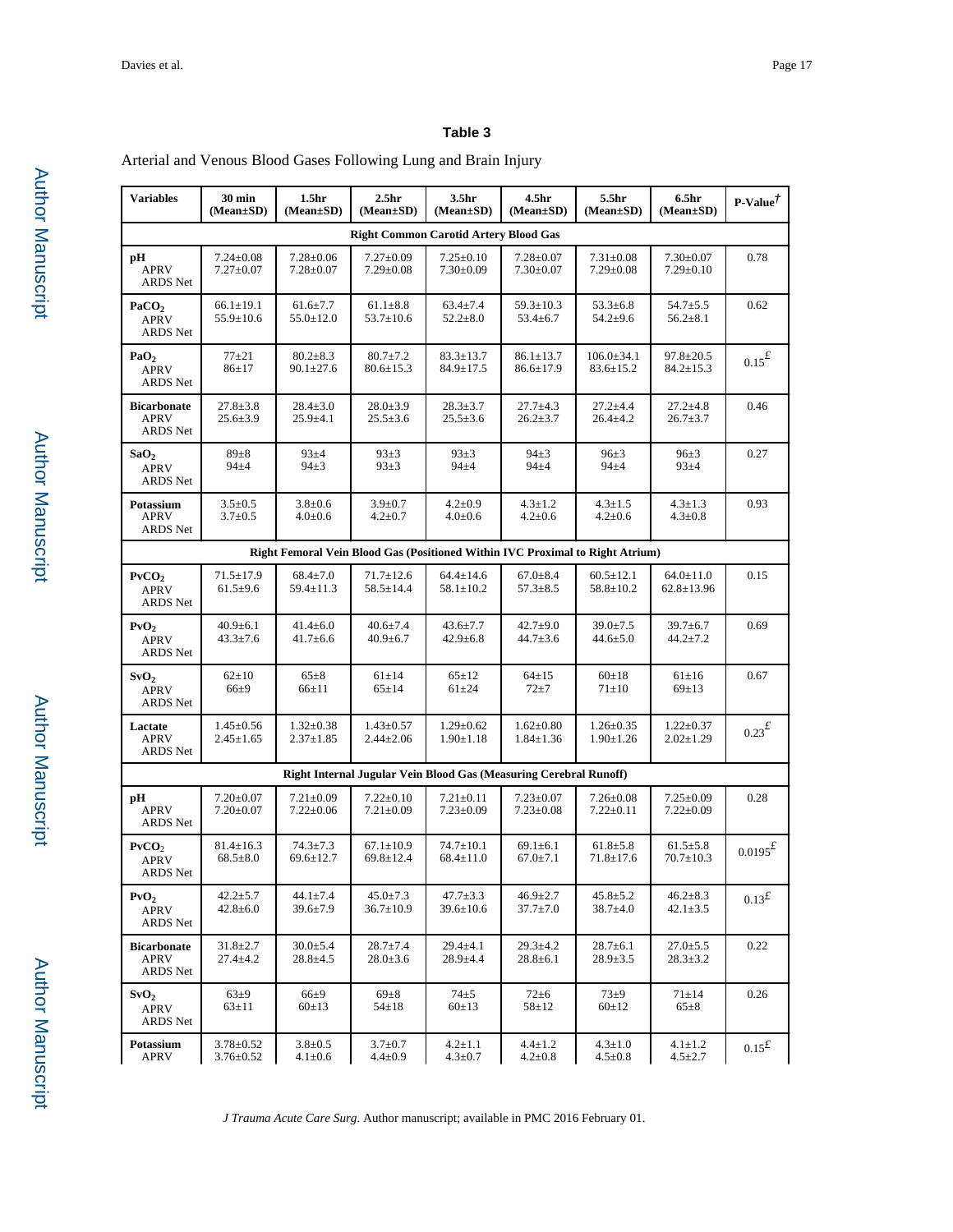| Variables                                    | $30 \text{ min}$<br>$(Mean \pm SD)$ | 1.5hr<br>$(Mean \pm SD)$ | 2.5 <sub>hr</sub><br>$(Mean \pm SD)$ | 3.5hr<br>$(Mean \pm SD)$ | 4.5 <sub>hr</sub><br>$(Mean \pm SD)$ | 5.5 <sub>hr</sub><br>$(Mean \pm SD)$ | 6.5hr<br>$(Mean \pm SD)$ | $P-Value$ |
|----------------------------------------------|-------------------------------------|--------------------------|--------------------------------------|--------------------------|--------------------------------------|--------------------------------------|--------------------------|-----------|
| <b>Right Common Carotid Artery Blood Gas</b> |                                     |                          |                                      |                          |                                      |                                      |                          |           |
| <b>ARDS</b> Net                              |                                     |                          |                                      |                          |                                      |                                      |                          |           |

<sup>†</sup> Interaction between group (ARDSNet versus APRV) and time were tested using a mixed effects repeated measure model. Normality and heterodasticity was checked using multivariable log-normal; p<0.05.

*£*When appropriate a stabilizing transformation was applied to the data (e.g., logarithm). APRV=airway pressure release ventilation. ARDSNet=acute respiratory distress syndrome network. IVC=inferior vena cava. SD=standard deviation.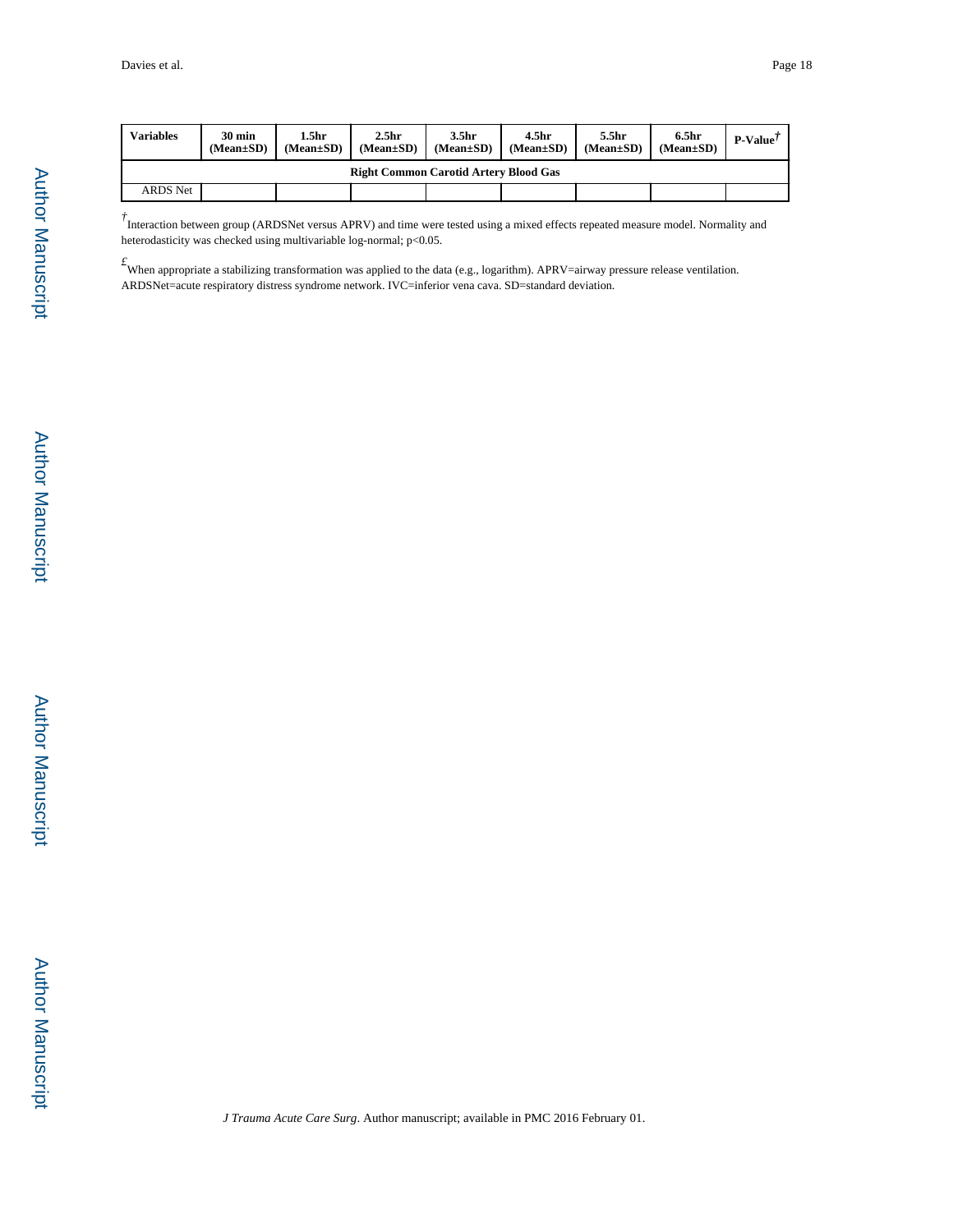**Variables 30 min (Mean±SD) 1.5hr (Mean±SD) 2.5hr (Mean±SD) 3.5hr (Mean±SD) 4.5hr (Mean±SD) 5.5hr (Mean±SD) 6.5hr (Mean±SD) P-Value***†* **Glucose***¥* APRV ARDSNet  $1.8 \pm 1.2$  1.4 $\pm 1.3$  0.84 $\pm 0.65$ 1.8±1.5 0.23±0.071 2.4±1.1 TSTD 3.9±0.20 **TSTD** 4.3±1.1 TSTD  $2.4{\pm}0.10$ TSTD 2.2±0.66 --- **Lactate** APRV ARDSNet  $4.5 \pm 2.0$ 5.1±1.8 5.6±2.9 4.7±2.9 6.9±1.9  $8.0 ± 6.0$  $6.5 \pm 1.4$ 7.9±6.2  $6.2 \pm 0.60$ 3.8±2.9  $6.5 \pm 1.1$ 4.6±2.9  $6.6 \pm 1.2$ <br>7.8 $\pm 5.3$  $0.013^{2}$ **Glycerol***¥* APRV ARDSNet 80±41 154±139 63±26 123±96 102±118 143±86 156±254 175±84 185±292 113±140 355±454 111±134 262±403 209±197 --- **Pyruvate** APRV ARDSNet 136±67 164±45 130±70 107±35 102±110 300±283 147±148 95±52 126±153 106±73 68±38 142±99  $96±56$ <br>191±186  $0.051$ <sup>£</sup> **Lactate/Pyruvate** APRV ARDSNet 35±10 30±9.0 58±44 39±17 174±132 41±21 106±82 105±130 145±115 66±81 124±69 68±83  $93±52$ <br> $83±105$  $0.16^{\textstyle\pounds}$ 

# Cerebral Microdialysis Biomarkers Following Lung and Brain Injury

Continuous data were analyzed using either Student's t-test or Wilcoxon rank-sum depending upon the normalcy of distribution.

<sup>†</sup> Interaction between group (ARDSNet versus APRV) and time were tested using a mixed effects repeated measure model. Normality and heterodasticity was checked using multivariable log-normal; p<0.05.

 $f_{\text{When appropriate a stabilizing transformation was applied to the data (e.g., logarithm).}$ 

*¥* Insufficient data to compute likelihood function. APRV=airway pressure release ventilation. ARDSNet=acute respiratory distress syndrome network. SD=standard deviation. TSTD=too small to determine.